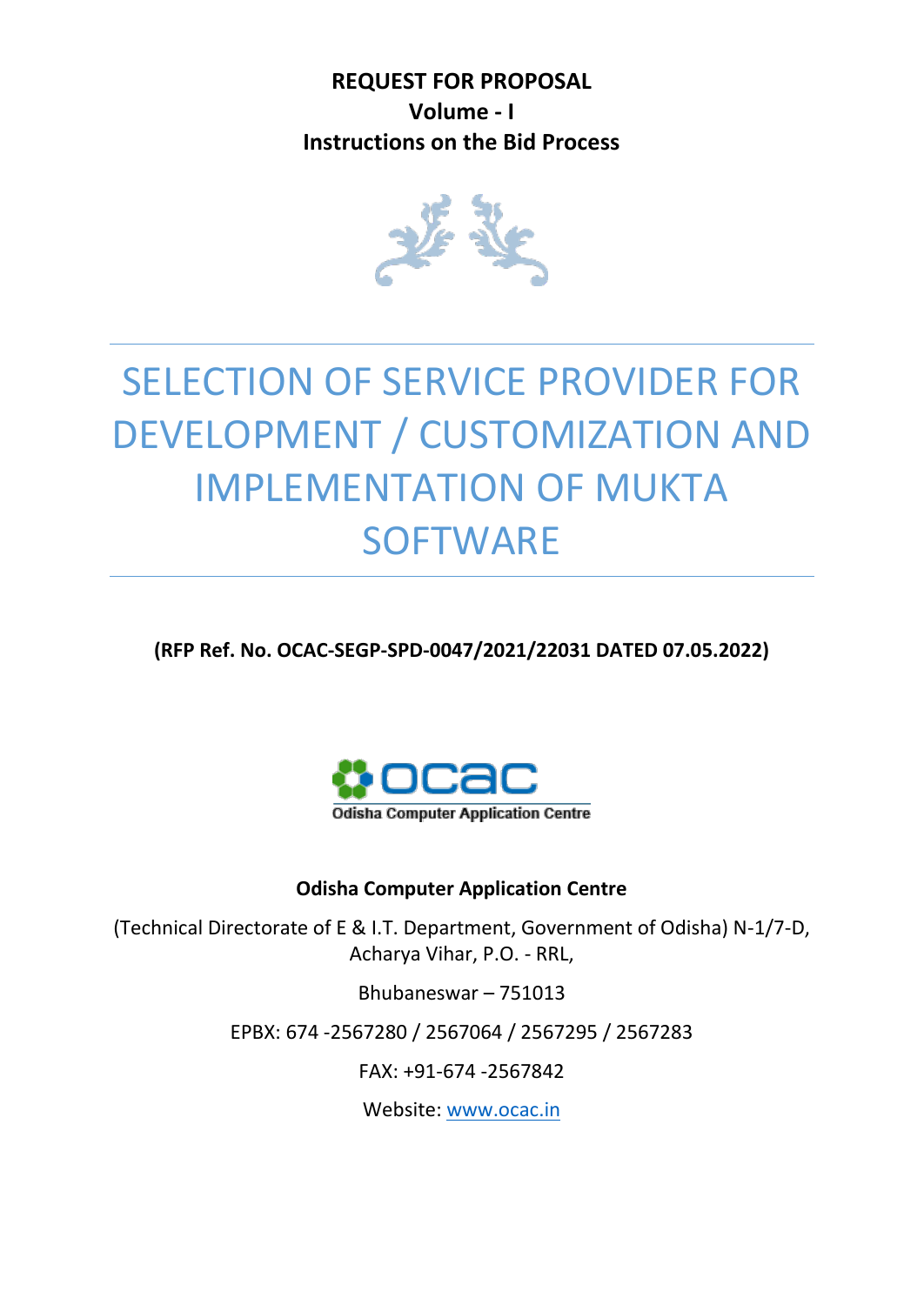# **CONTENTS**

<span id="page-1-0"></span>

| 1 |     |  |
|---|-----|--|
| 2 |     |  |
| 3 |     |  |
| 4 |     |  |
|   | 4.1 |  |
| 5 |     |  |
|   | 5.1 |  |
|   | 5.2 |  |
|   | 5.3 |  |
|   | 5.4 |  |
|   | 5.5 |  |
|   |     |  |
|   |     |  |
|   | 5.6 |  |
|   | 5.7 |  |
|   |     |  |
|   |     |  |
|   |     |  |
|   |     |  |
|   |     |  |
|   |     |  |
|   |     |  |
|   |     |  |
|   |     |  |
|   |     |  |
|   |     |  |
|   |     |  |
|   |     |  |
|   | 5.8 |  |
|   | 5.9 |  |
| 6 |     |  |
|   | 6.1 |  |
|   | 6.2 |  |
|   | 6.3 |  |
|   | 6.4 |  |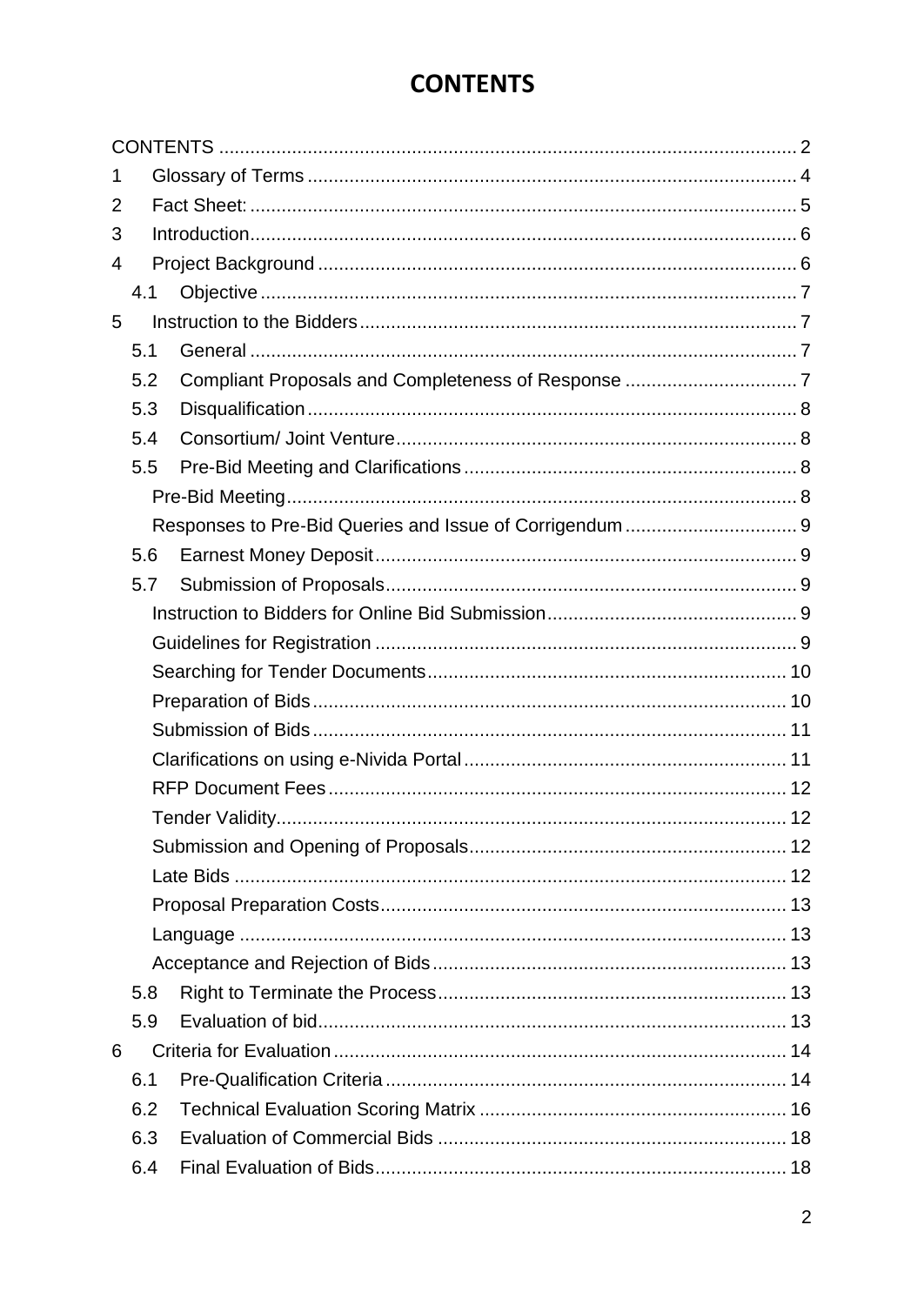| $\overline{7}$ |     |                                                                                                                                        |  |
|----------------|-----|----------------------------------------------------------------------------------------------------------------------------------------|--|
|                | 7.1 |                                                                                                                                        |  |
|                | 7.2 | Right to Accept Any Proposal and To Reject Any or All Proposal(s) 18                                                                   |  |
|                | 7.3 |                                                                                                                                        |  |
|                | 7.4 |                                                                                                                                        |  |
|                | 7.5 |                                                                                                                                        |  |
|                | 7.6 |                                                                                                                                        |  |
|                | 7.7 |                                                                                                                                        |  |
| 8              |     |                                                                                                                                        |  |
|                | 8.1 |                                                                                                                                        |  |
|                |     |                                                                                                                                        |  |
|                |     |                                                                                                                                        |  |
|                |     |                                                                                                                                        |  |
|                |     |                                                                                                                                        |  |
|                |     |                                                                                                                                        |  |
|                |     |                                                                                                                                        |  |
|                | 8.2 |                                                                                                                                        |  |
|                |     | FORM TECH-1: Description of Proposed Solution along with Technology,<br>Scalability, Completeness, Simplicity and Interoperability  25 |  |
|                |     | FORM TECH-2: Description of Proposed Approach and Methodology  26                                                                      |  |
|                |     |                                                                                                                                        |  |
|                |     | FORM TECH-4: Detailed Work Plan with Activities, Duration, Sequencing,                                                                 |  |
|                |     | FORM TECH-5: Team Composition, Assignment and Experts' Inputs 28                                                                       |  |
|                | 8.3 |                                                                                                                                        |  |
|                |     |                                                                                                                                        |  |
|                |     | FORM FIN-2: Summary of Financial Bid (in Indian Rupees) 30                                                                             |  |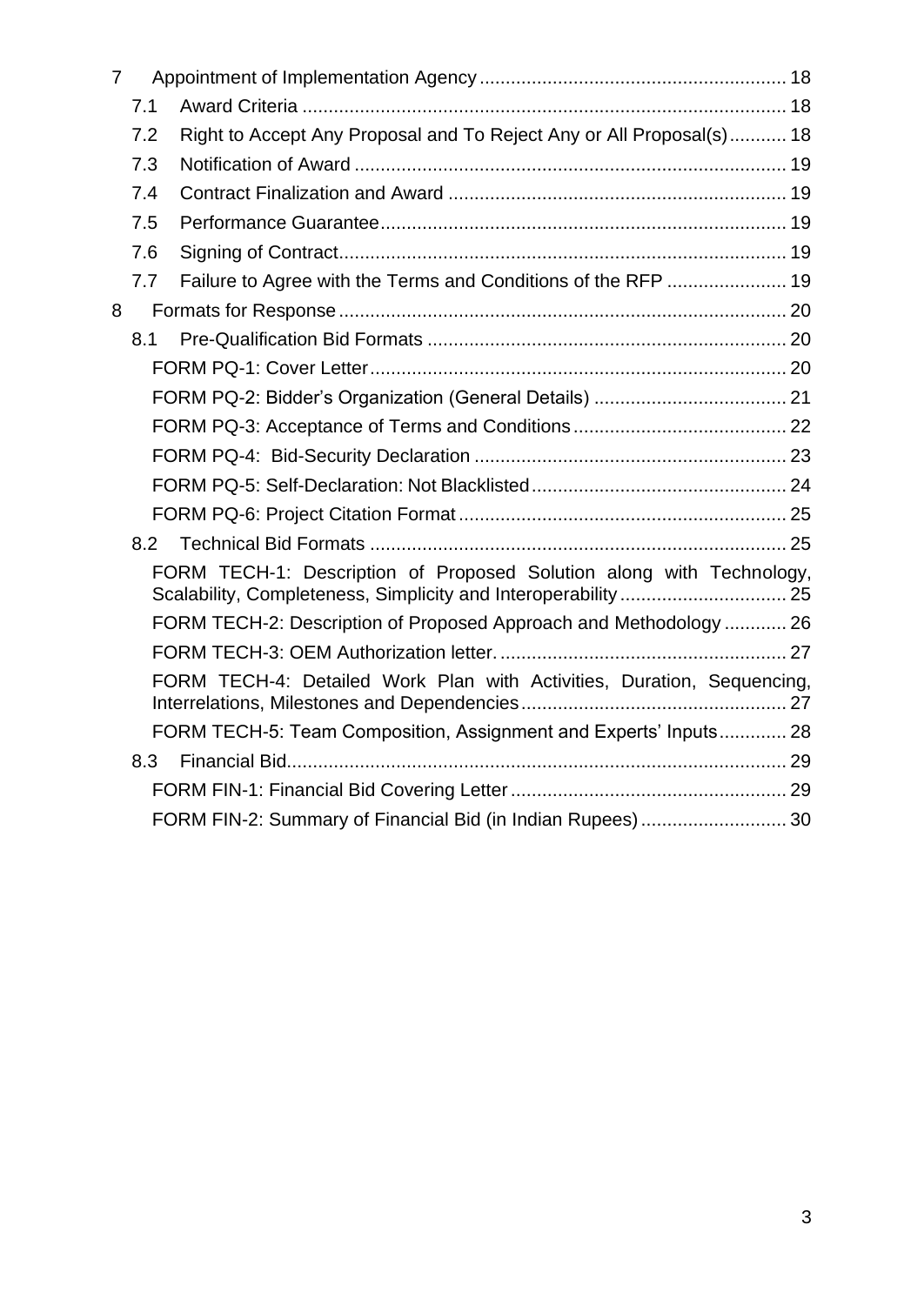# <span id="page-3-0"></span>**1 Glossary of Terms**

| AE           | <b>Assistant Engineer</b>                   |
|--------------|---------------------------------------------|
| <b>ALF</b>   | Area Level Federation                       |
| CA           | <b>Certified Authority</b>                  |
| <b>CLF</b>   | <b>Community Level Federation</b>           |
| EO           | <b>Executive Officer</b>                    |
| <b>FAQ</b>   | Frequently Asked Question                   |
| <b>FRS</b>   | Functional requirement specification        |
| H&UDD        | Housing and urban development department    |
| <b>iFMS</b>  | Integrated Finance Management System        |
| JE           | Joint Engineer                              |
| <b>LGD</b>   | Local government directory                  |
| <b>MUKTA</b> | Mukhya Mantri Karma Tatpar Abhiyan          |
| <b>OCAC</b>  | <b>Odisha Computer Application Centre</b>   |
| <b>OSDC</b>  | Odisha State data Centre                    |
| <b>MC</b>    | <b>Municipal Commissioner</b>               |
| <b>RFP</b>   | <b>Request For Proposal</b>                 |
| <b>SRS</b>   | Software requirement Specification Document |
| <b>SP</b>    | Service Provider                            |
| <b>SPDP</b>  | Social Protection Delivery Platform         |
| SSL          | Secure Socket Layer                         |
| <b>ULB</b>   | Urban Local Body                            |
| <b>WLC</b>   | Ward Level Committee                        |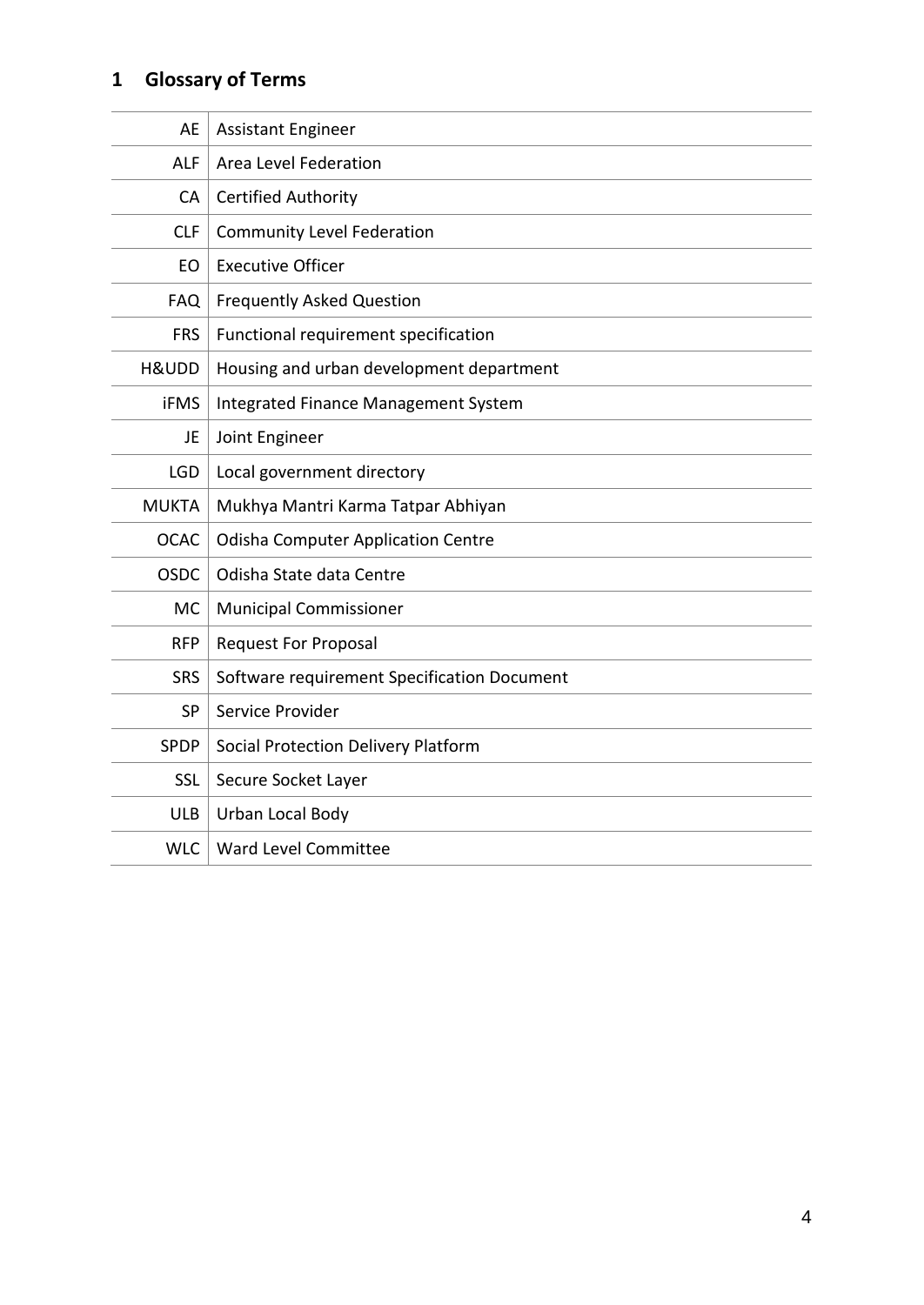## <span id="page-4-0"></span>**2 Fact Sheet:**

| $S.$ #            | <b>Item</b>                                                           | <b>Description</b>                                                                                                                                                                                                                           |  |  |
|-------------------|-----------------------------------------------------------------------|----------------------------------------------------------------------------------------------------------------------------------------------------------------------------------------------------------------------------------------------|--|--|
| 1                 | <b>Project Title</b>                                                  | Selection of Service Provider for Development /<br>Implementation<br>and<br>of<br>Customization<br>Mukta<br>Software                                                                                                                         |  |  |
| $\overline{2}$    | Name of Purchaser                                                     | OCAC on behalf of Housing & Urban Development<br>Department (H&UDD), Government of Odisha                                                                                                                                                    |  |  |
| 3                 | Contact Person, Address<br>and Email                                  | General Manager (Admin)<br>Plot No. N-1/7-D, Acharya Vihar RRL Post                                                                                                                                                                          |  |  |
|                   |                                                                       | Office, Bhubaneswar Odisha - 751013<br>gm ocac@ocac.in                                                                                                                                                                                       |  |  |
|                   |                                                                       |                                                                                                                                                                                                                                              |  |  |
| 4                 | <b>RFP Document Fees</b>                                              | ₹11,200 inclusive of GST @ 12% (Rupees Eleven<br>Thousand and Two Hundred only)                                                                                                                                                              |  |  |
| 5                 | <b>E-Nivida Registration Fees</b>                                     | ₹2,500 plus Applicable GST                                                                                                                                                                                                                   |  |  |
| 6                 | <b>Earnest Money Deposit</b>                                          | As per the government of Odisha finance department<br>office memorandum no 8943 dated 18.03.21and 8484<br>dated 05.04.22, the EMD is exempted. The bidder has<br>to give bid security declaration as per the format<br>attached in this RFP. |  |  |
| 7                 | <b>Selection Method</b>                                               | 30%<br>Technical<br><b>QCBS</b><br>(70%<br>Weightage<br>and<br>on<br><b>Commercial Evaluation)</b><br>Weightage<br>on                                                                                                                        |  |  |
| 8                 | Last date for submission of<br>queries by Bidders                     | 17.05.22 by 2 PM                                                                                                                                                                                                                             |  |  |
| $\overline{9}$    | Pre-bid Meeting                                                       | 19.05.22 at 4 PM                                                                                                                                                                                                                             |  |  |
| $\overline{10}$ . | Pre-bid clarifications issue<br>of corrigendum by OCAC (if<br>any)    | 23.05.22                                                                                                                                                                                                                                     |  |  |
| 11.               | Last date and time for<br>receipt of proposals from<br><b>Bidders</b> | 06.06.2022 by 12 PM                                                                                                                                                                                                                          |  |  |
| 12.               | Date and time for opening<br>of Technical Proposals                   | 06.06.2022 at 4 PM                                                                                                                                                                                                                           |  |  |
| 13.               | Date and time for Technical<br>Presentation                           | To be notified later                                                                                                                                                                                                                         |  |  |
| 14.               | Date and time for opening<br>of Commercial Bids                       | To be notified later                                                                                                                                                                                                                         |  |  |
| 15.               | <b>Bid Validity Period</b>                                            | 180 Days                                                                                                                                                                                                                                     |  |  |
| 16.               | Project Term                                                          | 60 Months                                                                                                                                                                                                                                    |  |  |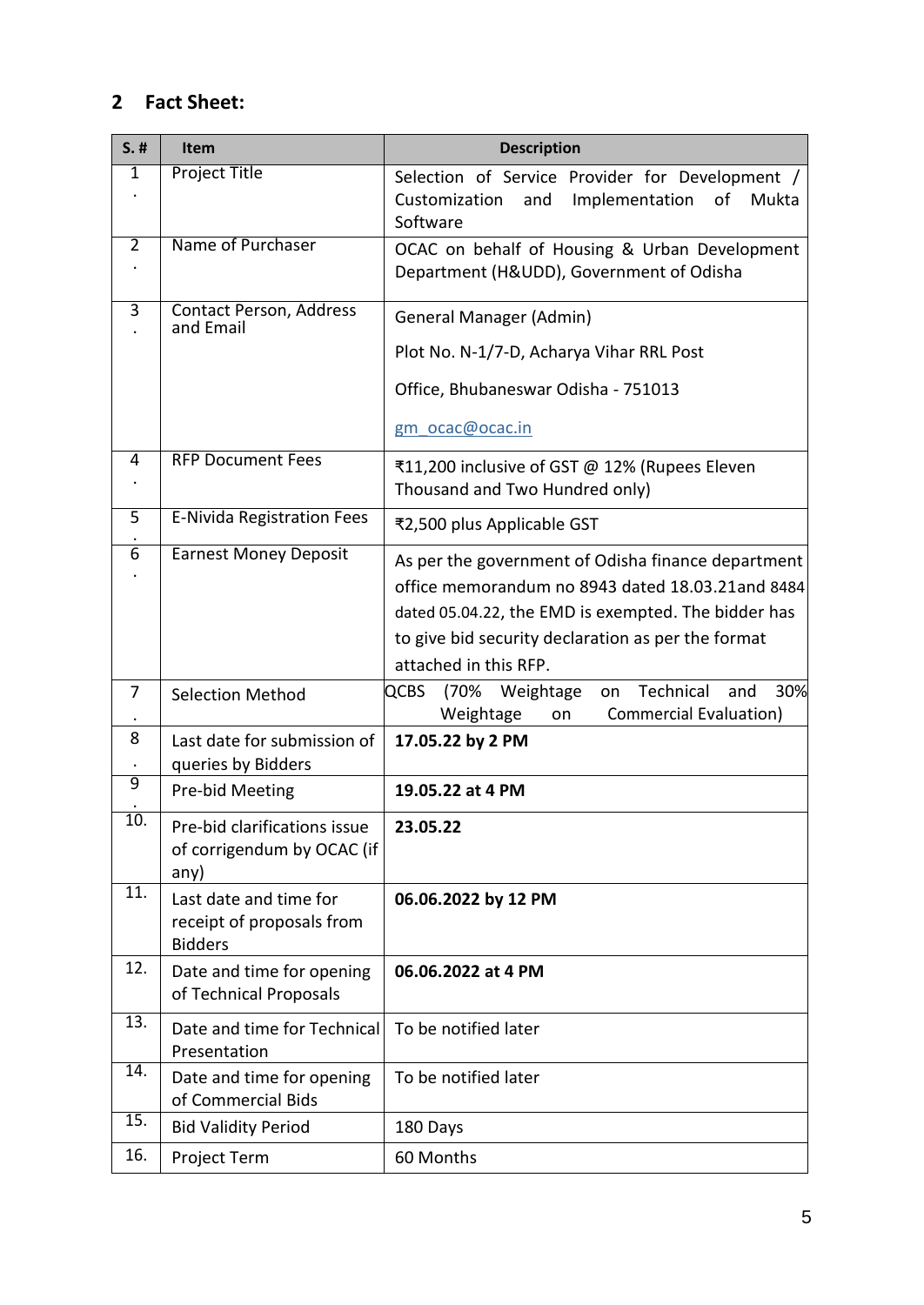## <span id="page-5-0"></span>**3 Introduction**

Bids are invited from interested bidders for the Selection of Service Provider for Development / Customization and Implementation of Mukta Software, as per scope of work which is detailed in Volume-II of the RFP document.

This RFP comprises of the following volumes:

## **Volume-I: Instructions on the Bid Process**

The contents of this volume broadly cover following areas:

- a) Project Background
- b) Instruction to Bidders
- c) Criteria for evaluation
- d) Payment Terms and Schedule
- e) Formats for Pre-Qualification, Technical and Financial Bid response

## **Volume-II: Terms of Reference**

The contents of this volume broadly cover following areas:

- a) Preparation of SRS, Detailed Design and other Technical Artifacts
- b) Development of MUKTA-Soft
- c) Development of Mobile Apps
- d) Integration
- e) Software Testing
- f) User Acceptance Testing
- g) Security Audit and Quality Assurance
- h) Training
- i) Operation and Maintenance

## <span id="page-5-1"></span>**4 Project Background**

The Housing & Urban Development Department (H&UDD), government of Odisha, implements the MUKTA scheme. The State Urban Development Authority (SUDA) acts as a State Level Nodal Agency for implementing MUKTA across all the ULBs in Odisha.

Mukhya Mantri Karma Tatpara Abhiyan (MUKTA) aims to achieve the objective of providing sustainable livelihood opportunities to the urban poor, informal and migrant laborer's and create & maintain ecological sustainable and climate resilient community assets, critical to ensure inclusive, sustainable and equitable urban development. The Mukta Scheme aims at building on the relative success of the Urban Wage Employment initiative that was launched in April 2020 during Covid-19 lockdown.

MUKTA is a scheme of the community, by the community and for the community. The communitybased organizations including Mission Shakti Group (MSGs), Slum Dwellers' Associations (SDAs), Area Level Federations (ALFs), City Level Federations (CLFs), under this scheme, will identify and prioritize the work to be taken up in the ward. The works taken up will be executed directly by the communitybased organizations of the wards under the general control and supervision of the ULBs, as far as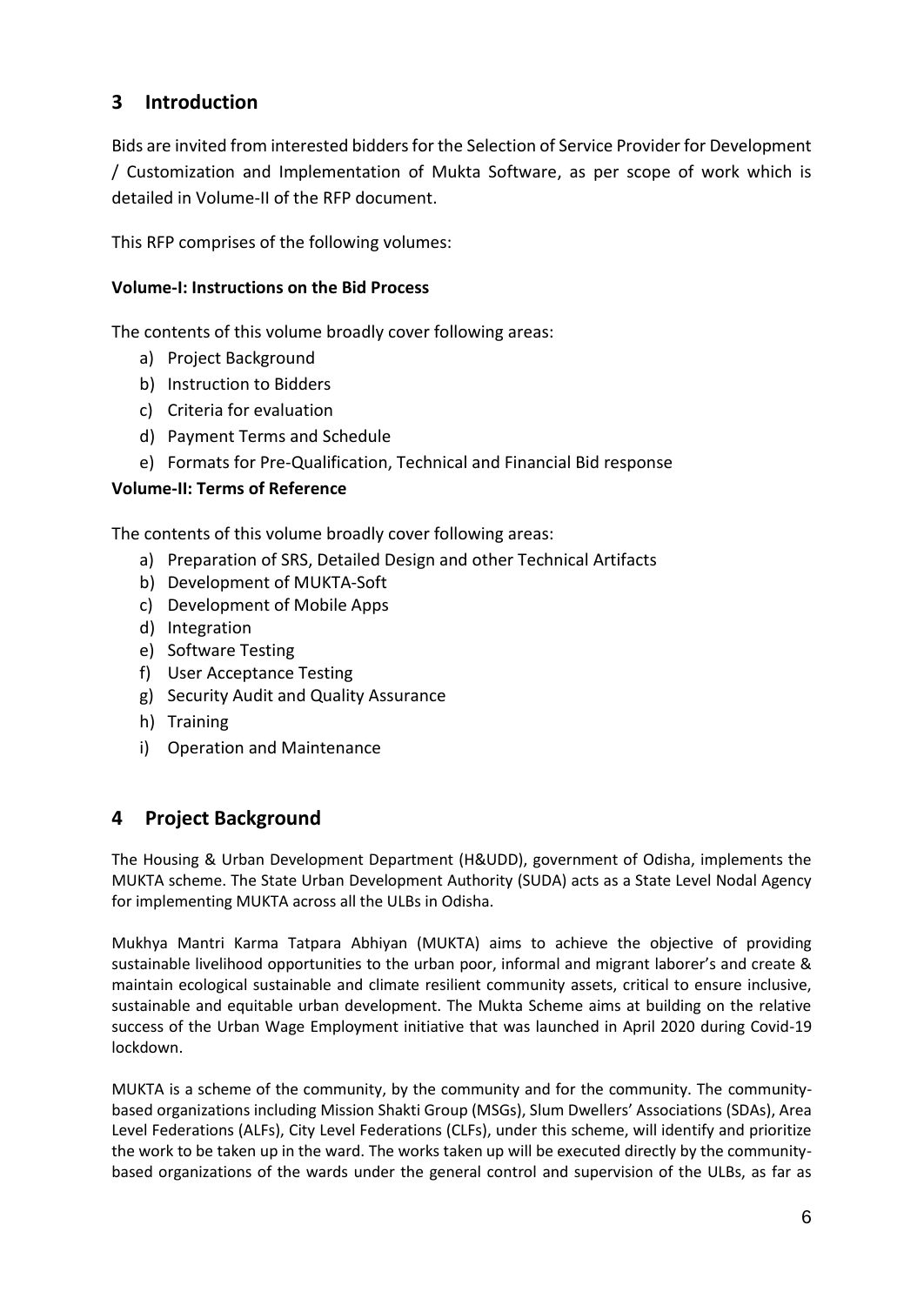possible. Furthermore, unemployed persons including migrant laborer's, women, transgender and persons with disabilities from ULBs will also be identified by the community and engaged based on their skillsets, directly in various urban infrastructure development works taken up under the scheme.

## <span id="page-6-0"></span>**4.1 Objective**

H&UD Department has decided to implement MUKTA-Soft, a comprehensive digital solution that imbibe smart payment principles for frictionless payment to the Implementing Agencies/ Implementing Partners and to the wage earners those who worked under the scheme in just-in-time manner. H&UD department is pleased to engage qualified and preferred software development vendors to execute this time bound project for delivery, implementation and maintenance of MUKTA-Soft project.

The major objective is to

- a) Create decent wage employment opportunities in urban areas and ensure sustainable livelihoods for urban poor people.
- b) Ensure creation as well as maintenance of inclusive, sustainable, climate resilient community assets, thereby improving quality of life for the urban citizens.
- c) Build sustainable community resilience by enhancing capacities of community-based organizations, building trust-based relationships and promoting local leadership, thereby strengthening the fourth tier of governance and furthering synergies for long term development.

## <span id="page-6-1"></span>**5 Instruction to the Bidders**

#### <span id="page-6-2"></span>**5.1 General**

While efforts have been made to provide comprehensive and accurate background information, requirements and specifications, Bidders must form their own conclusions about the solution needed to meet requirements. Also, bidders may wish to consult their own legal advisers in relation to this RFP.

All information supplied by Bidders may be treated as contractually binding on the Bidders, on successful award of the assignment by OCAC on the basis of this RFP.

No commitment of any kind, contractual or otherwise shall exist unless and until a formal written contract has been executed by or on behalf of OCAC. Any notification of preferred Bidder status by OCAC shall not give rise to any enforceable rights by the Bidder. OCAC may cancel this public procurement at any time prior to a formal written contract being executed by or on behalf of OCAC.

This RFP supersedes and replaces any previous public documentation and communications, and Bidders should place no reliance and dependence on such communications.

## <span id="page-6-3"></span>**5.2 Compliant Proposals and Completeness of Response**

Bidders are advised to study all instructions, forms, terms, requirements and other information in the RFP documents carefully. Submission of the bid shall be deemed to have been done after careful study and examination of the RFP document with full understanding of its implications.

Failure to comply with the requirements of this paragraph may render the Proposal non-compliant and the Proposal may be rejected. Bidders must:

i. Include all documentation specified in this RFP.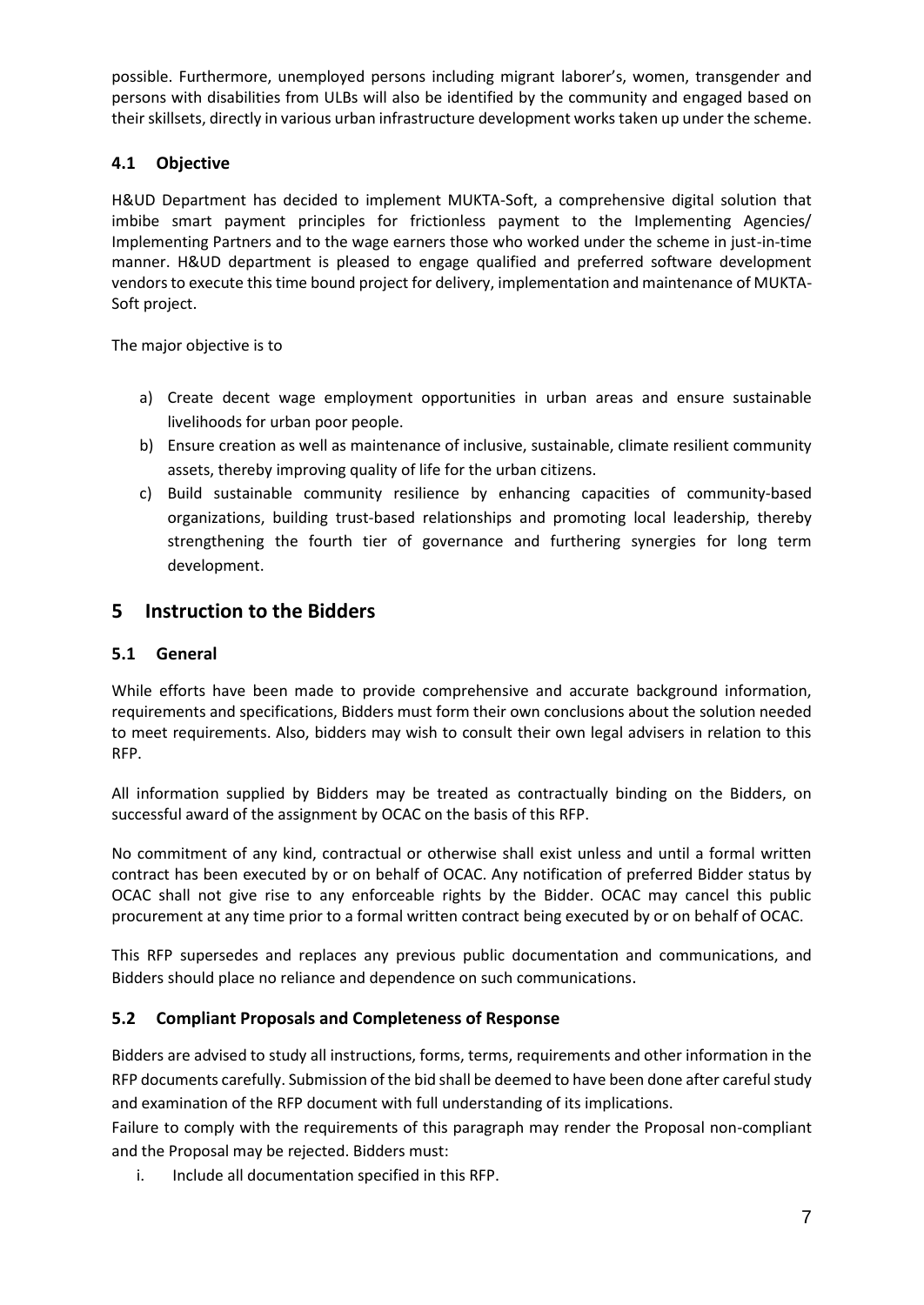- ii. Follow the format of this RFP and respond to each element in the order as set out in this RFP.
- iii. Comply with all requirements as set out within this RFP.

The response should be accompanied by an authorization in the name of signatory of the Bidder. The authorization shall be in the form of a written Power of Attorney or a Board resolution in favour of person signing the Proposal.

- i. All provisional conditions in the Power of Attorney should be adhered to by authorized signatory before signing of the bids. Any non-compliance to this effect will be the responsibility of Bidder and can lead to disqualification.
- ii. The authorized signatory representing the Bidder shall sign and stamp on forms and required documents as provided in this RFP document.

## <span id="page-7-0"></span>**5.3 Disqualification**

The Proposal is liable to be disqualified in the following cases or in case the Bidder fails to meet bidding requirements as indicated in this RFP:

- i. Proposal is not submitted in accordance with the procedure and formats prescribed in this document i.e. a non-conforming proposal.
- ii. During validity of the Proposal, or its extended period, if any, Bidder increases its quoted prices.
- iii. Proposal is conditional and has deviations from the Terms & Conditions of RFP.
- iv. Proposal is received in incomplete form.
- v. Proposal is not accompanied by all the requisite documents.
- vi. Information submitted in pre-qualification or technical or commercial bid is found to be misrepresented, incorrect or false, accidentally, unwittingly or otherwise, at any time during the processing of the contract (no matter at what stage) or during the tenure of the contract including the extension period, if any.
- vii. Bidder tries to influence the proposal evaluation process using unfair means at any point of time during the bid process.
- viii. Prices have indicated prices in the pre-qualification or technical proposal.

## <span id="page-7-1"></span>**5.4 Consortium/ Joint Venture**

Consortium/ Joint Venture is not allowed for this bid.

## <span id="page-7-2"></span>**5.5 Pre-Bid Meeting and Clarifications**

## <span id="page-7-3"></span>**Pre-Bid Meeting**

The Bidder shall be deemed to have carefully examined the Terms & Conditions, Scope of work, Service levels, Specifications, and Schedules of this RFP. If the Bidder has any doubt as to the meaning of any part of these conditions or of the specifications, the Bidder shall submit the queries in given format and participate in the pre-bid meeting as per the schedule specified in this RFP. The purpose of the meeting is to provide Bidders with any clarifications regarding the RFP. It will also provide each Bidder with an opportunity to seek clarifications regarding any aspect of the RFP.

- i. OCAC shall hold a pre-bid meeting with the prospective bidders on 19.05.2022 at 4 PM in VC Mode (through Microsoft Teams).
- ii. Link will be provided to the interested bidders who will submit their queries through email to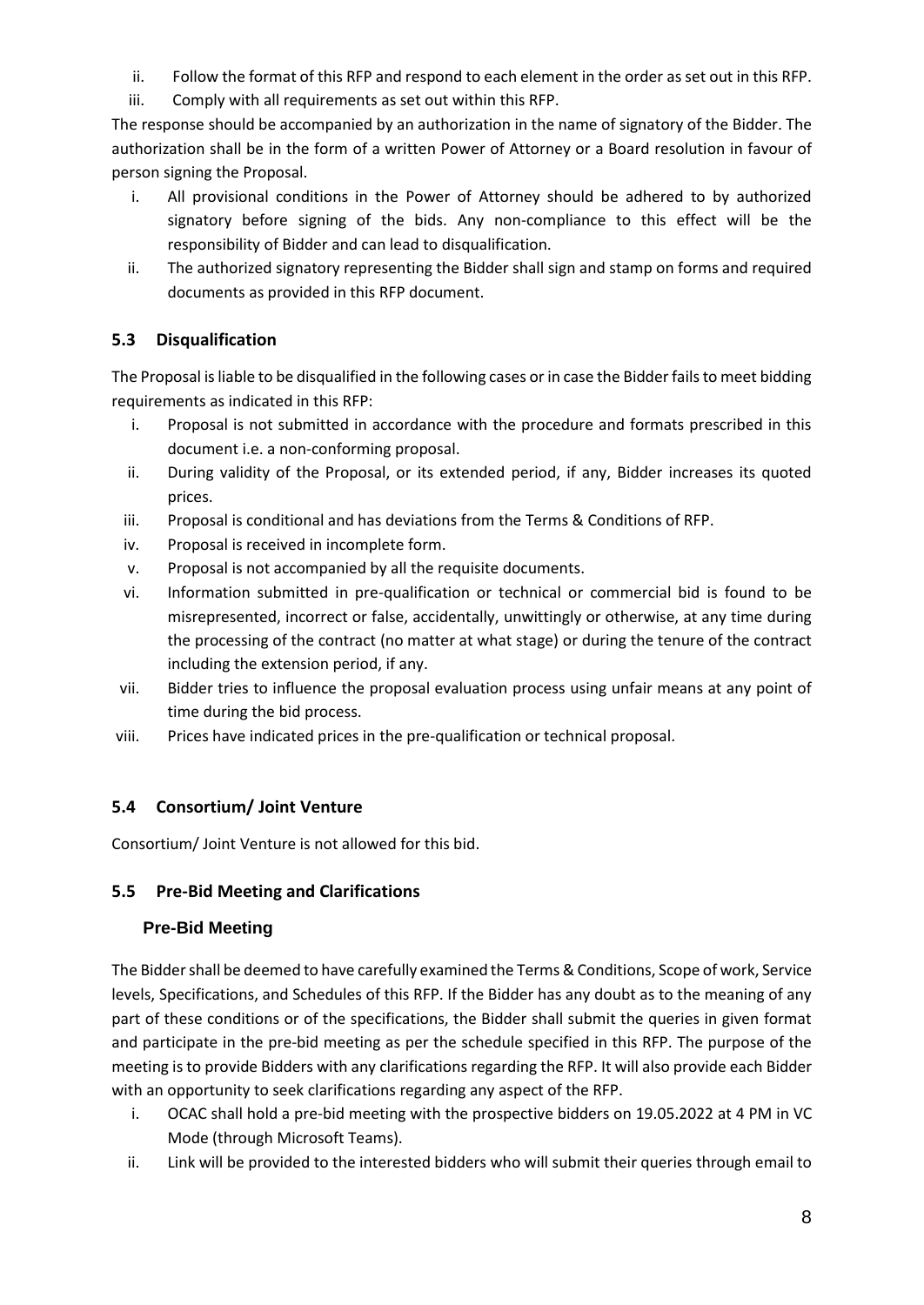[gm\\_ocac@ocac.in](mailto:gm_ocac@ocac.in) (with a copy to [bibhuti.ojha@ocac.in](mailto:bibhuti.ojha@ocac.in) and [avijit.puhan@semt.gov.in](mailto:avijit.puhan@semt.gov.in) ) before **17.05.2022 by 2 PM**.

- iii. The representatives of Bidders (restricted to two persons) may attend the Pre-bid meeting.
- iv. The Bidders should submit their queries in writing in below specified format (in MS-Excel only) by the schedule as mentioned in this RFP, prior to attending the pre-bid meeting. OCAC shall not be responsible for any Bidders' queries received by it in any other format. Any requests for clarifications post the indicated date and time mentioned will not be entertained by OCAC.

v.

| SL# | RFP                        | Document Reference(s)   Content of RFP requiring   Points |               |  |
|-----|----------------------------|-----------------------------------------------------------|---------------|--|
|     | (Section & Page Number(s)) | Clarification(s)                                          | Clarification |  |
|     |                            |                                                           |               |  |
|     |                            |                                                           |               |  |

#### <span id="page-8-0"></span>**Responses to Pre**‐**Bid Queries and Issue of Corrigendum**

- i. OCAC will endeavor to provide timely response to all queries. However, OCAC makes no representation or warranty as to the completeness or accuracy of any response made in good faith, nor does OCAC undertake to answer all the queries that have been posed by the Bidders.
- ii. At any time prior to the last date for receipt of bids, OCAC may, for any reason, whether at its own initiative or in response to a clarification requested by a prospective Bidder, modify the RFP document by corrigenda and/or addenda.
- iii. The Corrigendum (if any) and clarifications to the queries from all Bidders will be posted on the OCAC Portal.
- iv. Any such corrigenda and/or addenda shall be deemed to be incorporated into this RFP.
- v. In order to provide prospective Bidders reasonable time for taking the corrigenda and/or addenda into account, OCAC may, at its discretion, extend the last date for the receipt of Proposals

## <span id="page-8-1"></span>**5.6 Earnest Money Deposit**

As per the government of Odisha finance department office memorandum no 8943 dated 18.03.21 and 8484 dated 05.04.22 the EMD is exempted. The bidder has to give bid security declaration as per the format attached in this RFP.

## <span id="page-8-2"></span>**5.7 Submission of Proposals**

## <span id="page-8-3"></span>**Instruction to Bidders for Online Bid Submission**

e-Nivida is a complete process of e-Tendering, from publishing of tenders online, inviting online bids, evaluation and award of contract using the system. The instructions given below are meant to assist the bidders in registering on e-Nivida Portal and submitting their bid online on the portal.

More information useful for submitting online bids on the e-Nivida Portal may be obtained at:

#### [https://enivida.odisha.gov.in](https://enivida.odisha.gov.in/)

## <span id="page-8-4"></span>**Guidelines for Registration**

i. Bidders are required to enroll themselves on the eNivida Portal [https://enivida.odisha.gov.in](https://enivida.odisha.gov.in/)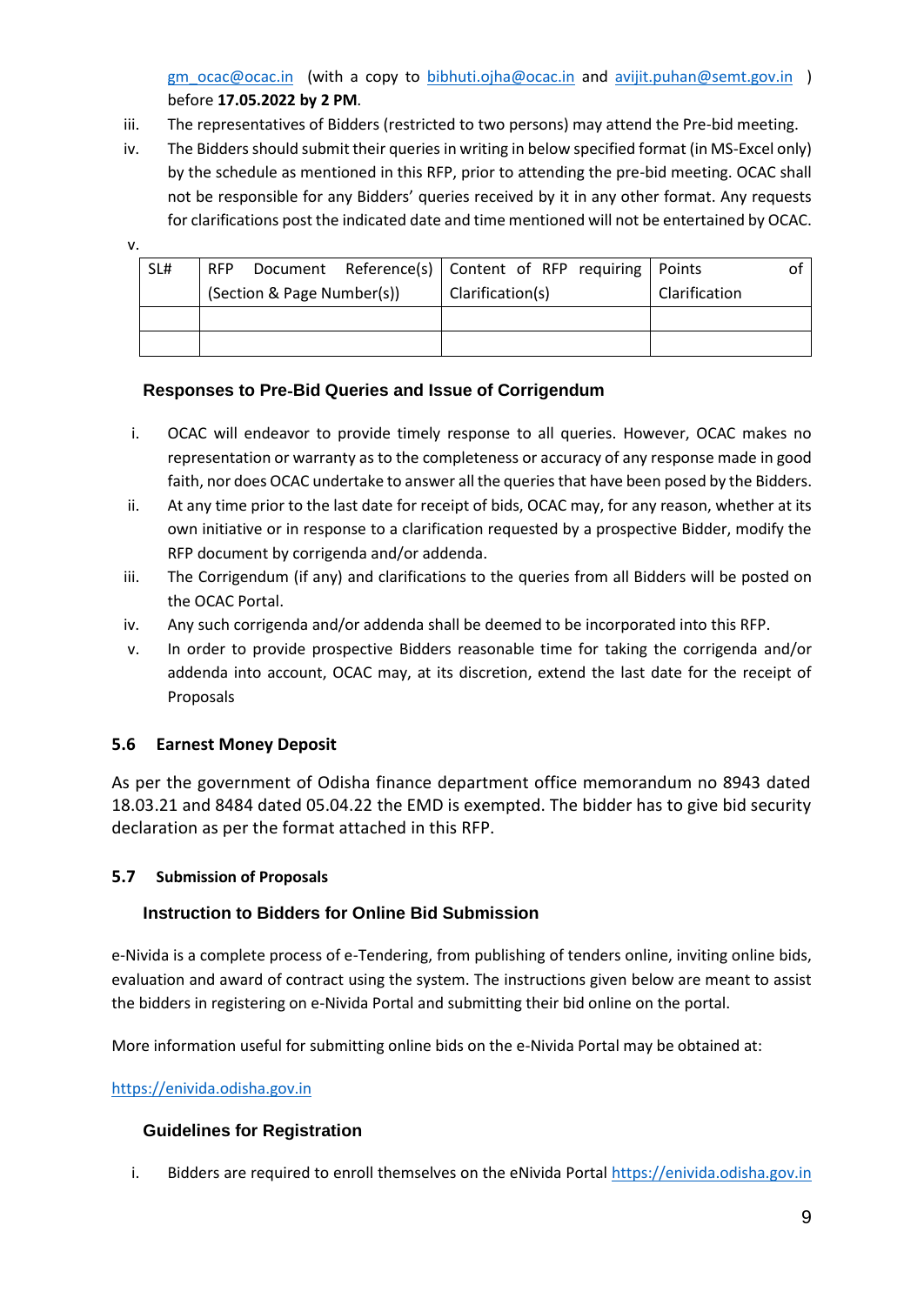or click on the link "Bidder Enrolment" available on the home page by paying Registration Fees of Rs.2,500/- + Applicable GST.

- ii. As part of the enrolment process, the bidders will be required to choose a unique username and assign a password for their accounts.
- iii. Bidders are advised to register their valid email address and mobile numbers as part of the registration process. These would be used for any communication with the bidders.
- iv. Upon enrolment, the bidders will be required to register their valid Digital Signature Certificate (Only Class III Certificates with signing + encryption key usage) issued by any Certifying Authority recognized by CCA India (e.g. Sify/ TCS / nCode/ eMudhra etc.), with their profile.
- v. Only valid DSC should be registered by a bidder. Please note that the bidders are responsible to ensure that they do not lend their DSC's to others which may lead to misuse.
- vi. Bidder then logs in to the site through the secured log-in by entering their user ID /password and the password of the DSC / e-Token.
- vii. The scanned copies of all original documents should be uploaded in pdf format on e-tender portal.
- viii. After completion of registration payment, bidders need to send their acknowledgement copy on our help desk mail id *odishaenivida@gmail.com* for activation of the account.

#### <span id="page-9-0"></span>**Searching for Tender Documents**

- i. There are various search options built in the e-tender Portal, to facilitate bidders to search active tenders by several parameters.
- ii. Once the bidders have selected the tenders they are interested in, then they can pay the Tender fee and processing fee (NOT REFUNDABLE) by net-banking / Debit / Credit card then you may download the required documents / tender schedules, Bid documents etc. Once you pay both fee tenders will be moved to the respective 'requested' Tab. This would enable the e- tender Portal to intimate the bidders through SMS / e-mail in case there is any corrigendum issued to the tender document.

#### <span id="page-9-1"></span>**Preparation of Bids**

- i. Bidder should take into account any corrigendum published on the tender document before submitting their bids.
- ii. Please go through the tender advertisement and the tender document carefully to understand the documents required to be submitted as part of the bid.
- iii. Bidder, in advance, should get ready the bid documents to be submitted as indicated in the tender document / schedule and generally, they can be in PDF formats. Bid Original documents may be scanned with 100 dpi with Colour option which helps in reducing size of the scanned document.
- iv. To avoid the time and effort required in uploading the same set of standard documents which are required to be submitted as a part of every bid, a provision of uploading such standard documents (e.g. PAN card copy, GST, Annual reports, auditor certificates etc.) has been provided to the bidders. Bidders can use "My Documents" available to them to upload such documents.
- v. These documents may be directly submitted from the "My Documents" area while submitting a bid and need not be uploaded again and again. This will lead to a reduction in the time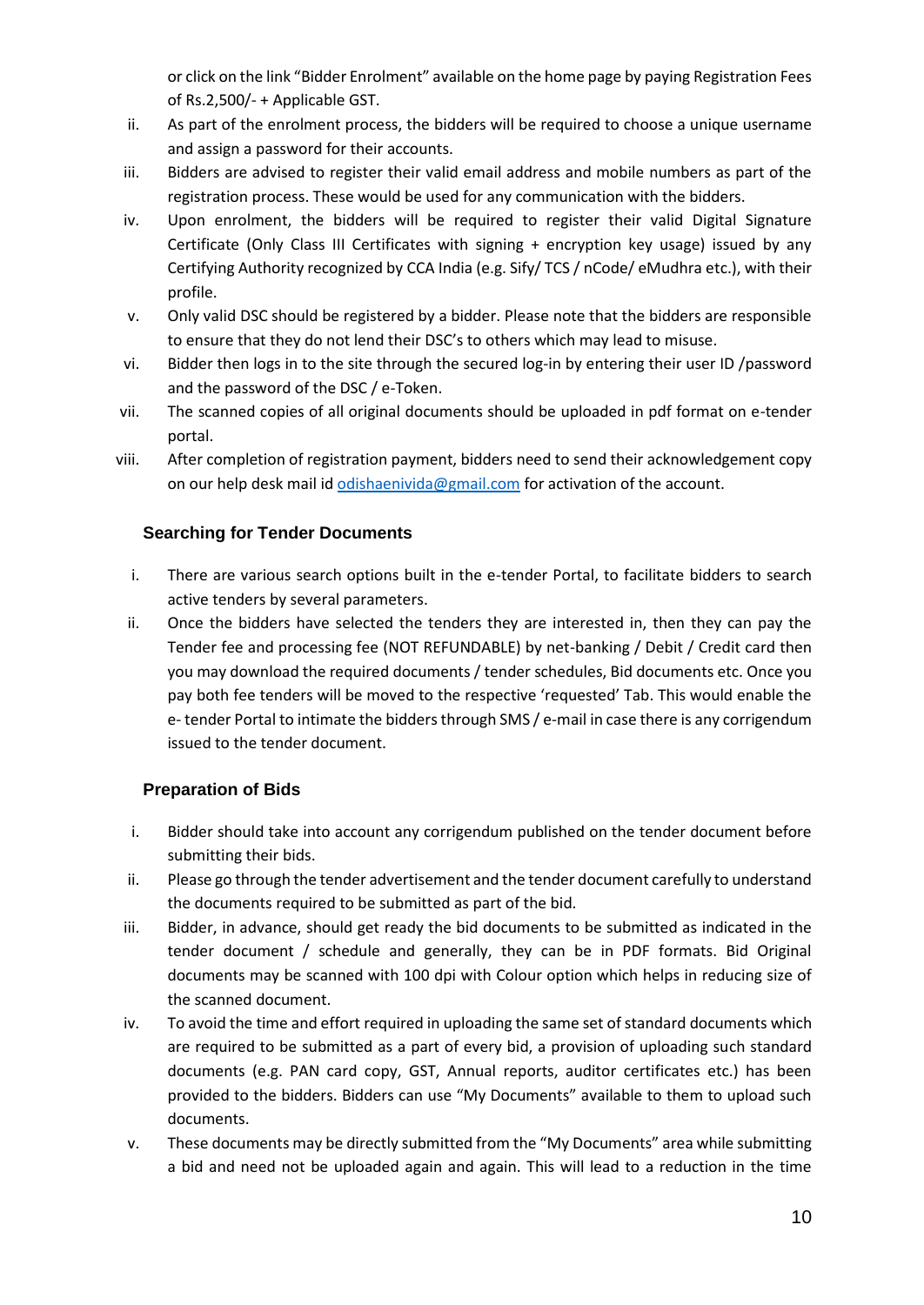required for bid submission process. Already uploaded documents in this section will be displayed. Click "New" to upload new documents.

#### <span id="page-10-0"></span>**Submission of Bids**

- i. Bidder should log into the website well in advance for the submission of the bid so that it gets uploaded well in time i.e. on or before the bid submission time. Bidder will be responsible for any delay due to other issues.
- ii. The bidder has to digitally sign and upload the required bid documents one by one as indicated in the tender document as a token of acceptance of the terms and conditions laid down by Department.
- iii. Bidder has to select the payment option as per the tender document to pay the tender fee / Tender Processing fee as applicable and enter details of the instrument.
- iv. In case of BG bidder should prepare the BG as per the instructions specified in the tender document. The BG in original should be posted/couriered/given in person to the concerned official before the Online Opening of Financial Bid. In case of non-receipt of BG amount in original by the said time, the uploaded bid will be summarily rejected.
- v. Bidders are requested to note that they should necessarily submit their financial bids in the format provided and no other format is acceptable. If the price bid has been given as a standard BOQ format with the tender document, then the same is to be downloaded and to be filled by all the bidders. Bidders are required to download the BOQ file, open it and complete the yellow Colored (unprotected) cells with their respective financial quotes and other details (such as name of the bidder). No other cells should be changed. Once the details have been completed, the bidder should save it and submit it online, without changing the filename. If the BOQ file is found to be modified by the bidder, the bid will be rejected.
- vi. The server time (which is displayed on the bidders' dashboard) will be considered as the standard time for referencing the deadlines for submission of the bids by the bidders, opening of bids etc. The bidders should follow this time during bid submission.
- vii. The uploaded bid documents become readable only after the tender opening by the authorized bid openers.
- viii. Upon the successful and timely submission of bid click "Complete" (i.e. after Clicking "Submit" in the portal), the portal will give a successful Tender submission acknowledgement & a bid summary will be displayed with the unique id and date & time of submission of the bid with all other relevant details.
- ix. The tender summary has to be printed and kept as an acknowledgement of the submission of the tender. This acknowledgement may be used as an entry pass for any bid opening meetings. **Clarifications on using e-Nivida Portal**
- <span id="page-10-1"></span>i. Any queries relating to the tender document and the terms and conditions contained therein should be addressed to the Tender Inviting Authority for a tender or the relevant contact person indicated in the tender.
- ii. Any queries relating to the process of online bid submission or queries relating to e-tender Portal in general may be directed to the Helpdesk Support.

Please feel free to contact e-Nivida Helpdesk (as given below) for any query related to e-tendering.

Phone No.: 011-49606060

Mail id: [odishaenivida@gmail.com](mailto:odishaenivida@gmail.com)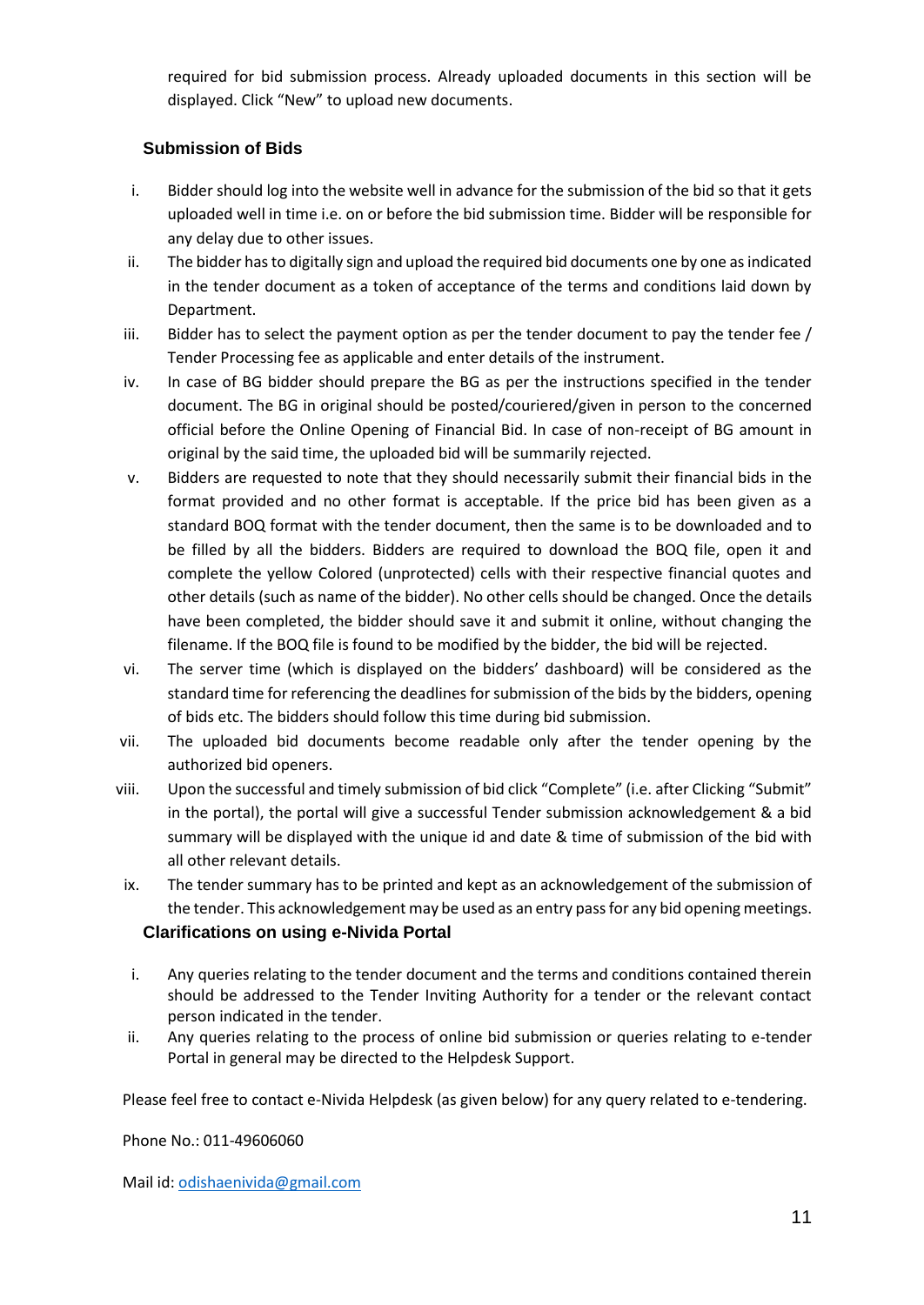## <span id="page-11-0"></span>**RFP Document Fees**

The bidder must furnish along with its bid required bid processing fee amounting to ₹ 11,200 inclusive of GST @ 12% (Rupees Eleven Thousand and Two Hundred only) in shape of DD in favor of Odisha Computer Application Centre (OCAC), drawn in any scheduled commercial bank and payable at Bhubaneswar failing which the bid will be rejected. The fee may also be paid through electronic mode to the following account:

| Bank A/c No.: 149311100000195                                       |
|---------------------------------------------------------------------|
| Payee Name: Odisha Computer Application Center                      |
| Bank Name & Branch: Union Bank of India, Acharya Vihar, Bhubaneswar |
| <b>Account Type: Savings</b>                                        |
| <b>IFSC: UBIN0814938</b>                                            |

Also, the fees may be paid online on e-Nivida portal through e-Payment Gateway.

## <span id="page-11-1"></span>**Tender Validity**

Proposals shall remain valid for a period of 180 Days from the date of opening of the pre-qualification and technical proposals. OCAC reserves the rights to reject a proposal valid for a shorter period as non- responsive and will make the best efforts to finalize the selection process and award of the contract within the bid validity period. The bid validity period may be extended on mutual consent.

## <span id="page-11-2"></span>**Submission and Opening of Proposals**

- i. The bidders should submit their responses as per format given in this RFP in the following manner:
	- − Response to Pre‐Qualification Criterion
	- − Technical Proposal
	- − Commercial Proposal
- ii. Please Note that Prices should not be indicated in the Pre-Qualification Response or Technical Proposal but should only be indicated in the Commercial Proposal.
- iii. The Response to Pre‐Qualification criterion, Technical Proposal and Commercial Proposal (as mentioned in previous paragraph) should be submitted through online mode in e-Nivida Portal.

The Proposals submitted up to **06.06.2022 by 12 PM** will be opened on **06.06.2022 at 4 PM** by Proposal Evaluation Committee, in presence of those Bidders or their representatives who may be authorized by the bidder to be present at the time of opening. The representatives of the bidders should be advised to carry the identity card or a letter of authority from the tendering firms to be identified as bona-fide for attending the opening of the proposal.

## <span id="page-11-3"></span>**Late Bids**

- i. Bids received after the due date and the specified time (including the extended period if any) for any reason whatsoever, shall not be entertained and opened.
- ii. The bids submitted in hard copy or by post/e-mail etc. shall not be considered and no correspondence will be entertained on this matter.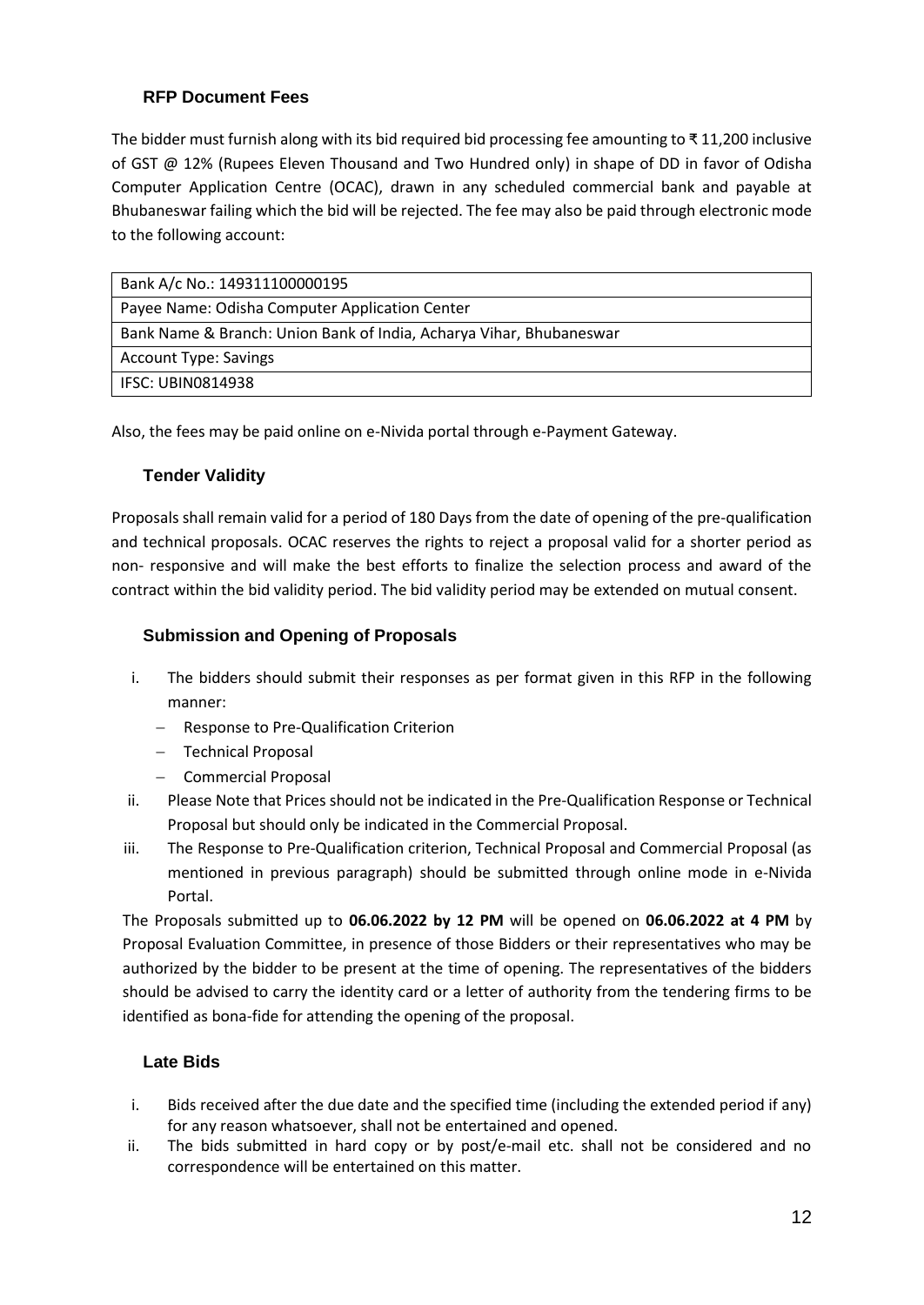iii. OCAC reserves the right to modify and amend any of the above‐stipulated condition/criterion depending upon project priorities vis‐à‐vis urgent commitments.

## <span id="page-12-0"></span>**Proposal Preparation Costs**

The bidder shall be responsible for all costs incurred in connection with participation in the RFP process, including, but not limited to, costs incurred in conduct of informative and other diligence activities, participation in meetings or discussions or presentations, preparation of Proposal, in providing any additional information required by OCAC to facilitate the evaluation process, and in negotiating a definitive contract or all such activities related to the bid process.

OCAC will in no case be responsible or liable for those costs, regardless of the conduct or outcome of the bidding process.

## <span id="page-12-1"></span>**Language**

The Proposal should be filled by the Bidder in English language only. If any supporting documents submitted are in any language other than English, translation of the same in English language is to be duly attested by Bidders. For purposes of interpretation of the Proposal, English translation shall govern.

## <span id="page-12-2"></span>**Acceptance and Rejection of Bids**

OCAC reserves the right to reject in full or part, any or all bids without assigning any reason thereof. OCAC reserves the right to assess the Bidder's capability and capacity. The decision of OCAC shall be final and binding. Bid should be free of overwriting. All measures, correction or addition must be clearly written both in words and figures and attested. Offers not submitted in prescribed manner or submitted after due date and time are liable to rejection.

## <span id="page-12-3"></span>**5.8 Right to Terminate the Process**

OCAC may terminate the RFP process at any time and without assigning any reason. OCAC makes no commitments, express or implied, that this process will result in a business transaction with anyone.

This RFP does not constitute an offer by OCAC. The Bidder's participation in this process may result in OCAC selecting the Bidder to engage towards execution of the contract.

## <span id="page-12-4"></span>**5.9 Evaluation of bid**

- i. OCAC will constitute a Proposal Evaluation Committee to evaluate the responses of the bidders.
- ii. The Proposal Evaluation Committee constituted by OCAC shall evaluate the responses to RFP and all supporting documents/documentary evidence. Inability to submit requisite supporting documents/documentary evidence, may lead to rejection of the bid.
- iii. The decision of Proposal Evaluation Committee in evaluation of responses to the RFP shall be final.
- iv. The Proposal Evaluation Committee may ask for meetings with the Bidders to seek clarifications on their proposals, if required.
- v. The Proposal Evaluation Committee reserves the right to reject any or all proposals on the basis of any deviations.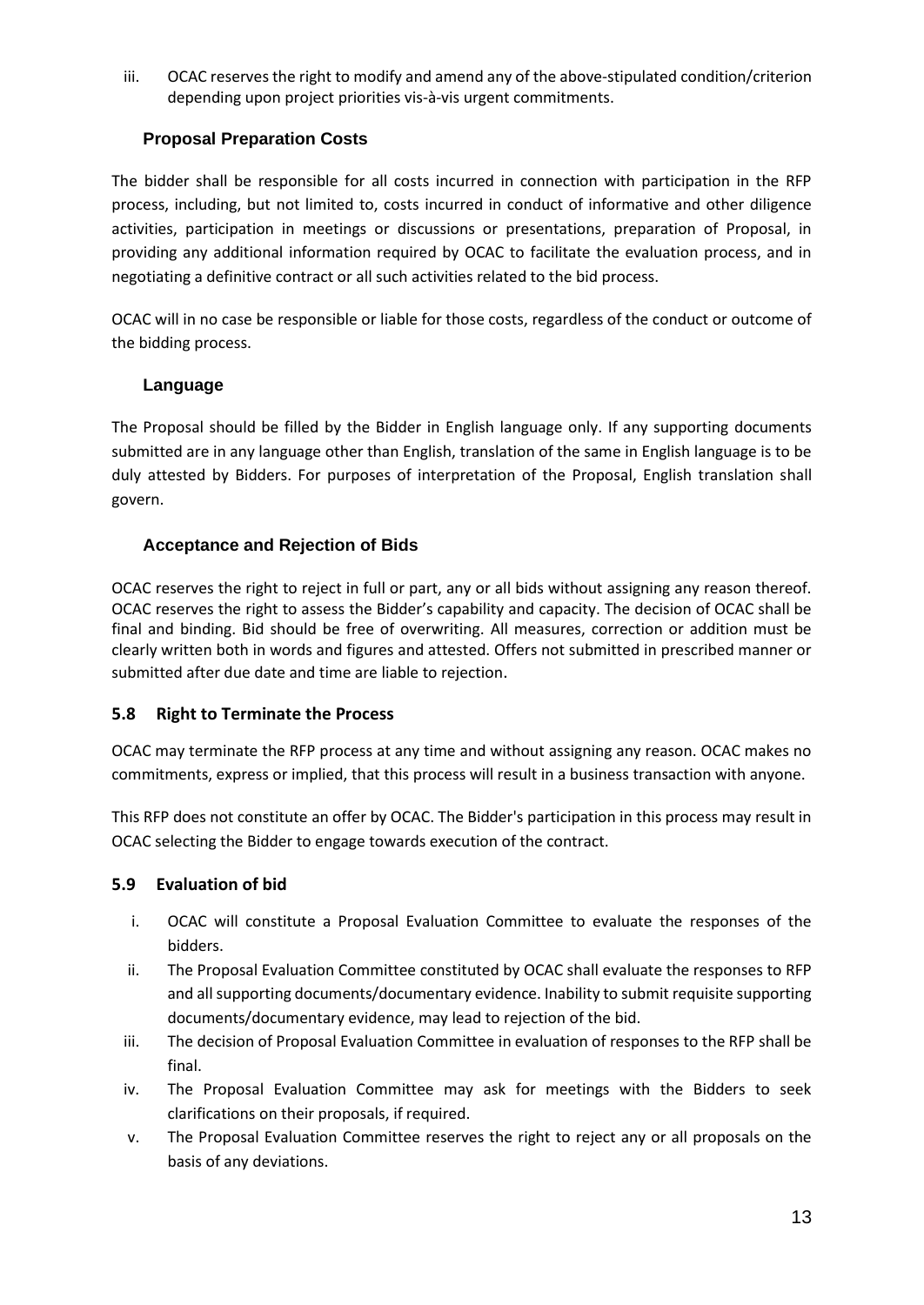- vi. Each of the responses shall be evaluated as per the criteria and requirements specified in this RFP.
- vii. Initial Bid scrutiny will be held, and incomplete details as given below will be treated as nonresponsive if Proposals are:
	- Not submitted as specified in the RFP document
	- − Received without the Letter of Authorization (Power of Attorney)
	- − Found with suppression of details
	- − Found with incomplete information, subjective, conditional offers and partial offers submitted
	- − Submitted without the documents requested in checklist
	- − Submitted with lesser validity period

viii. All responsive Bids will be considered for further processing as below:

OCAC will prepare a list of responsive bidders, who comply with all the Terms and Conditions of RFP. All eligible bids will be considered for further evaluation by a Committee according to the evaluation process defined in this RFP document. The decision of the Committee will be final in this regard.

## <span id="page-13-0"></span>**6 Criteria for Evaluation**

The overall objective of this evaluation process is to select the capable and qualified firm and providing associated capacity building, training and operations & maintenance support.

The Pre-Qualification proposal will be evaluated as per criteria mentioned below and only those bidders who qualify the requirements will be eligible for next set of evaluations. Technical Proposal and Commercial Proposal of Bidders who do not meet the Pre-Qualification criteria will be returned without opening.

The technical score of all the bidders would be calculated as per the criteria mentioned below. All the bidders who achieve at least 70 marks in the technical evaluation would be eligible for the next stage, i.e. Commercial Bid opening.

Bidders should submit supporting documentary evidence with respect to the above, in absence of which their proposals will be summarily rejected.

## <span id="page-13-1"></span>**6.1 Pre-Qualification Criteria**

| SI# | <b>Basic</b><br>Requirement | <b>Specific Requirement</b>                                                                                                                                                                                                                    | <b>Documents required</b>                                                                                                                                                                                                                                                                                                                       |
|-----|-----------------------------|------------------------------------------------------------------------------------------------------------------------------------------------------------------------------------------------------------------------------------------------|-------------------------------------------------------------------------------------------------------------------------------------------------------------------------------------------------------------------------------------------------------------------------------------------------------------------------------------------------|
| а.  | Legal Entity                | Responding Firm/ Company should<br>be:<br>Registered as a Company/LLP<br>Companies<br>under<br>Act,<br>1956/2013 OR Partnerships<br>Firm registered under LLP Act,<br>2008.<br>with<br>Goods and<br>Registered<br>Services Tax Network (GSTN). | Certificate<br>οf<br>Copy<br>. of<br>Incorporation/ Registration<br>along with Copy of the work<br>order/completion certificate<br>as documentary proof in S/W<br>development<br>Valid GSTIN and copy of GST<br>Registration Certificate.<br>certificate/audited<br>Turnover<br>balance sheet and profit & loss<br>statement from the Statutory |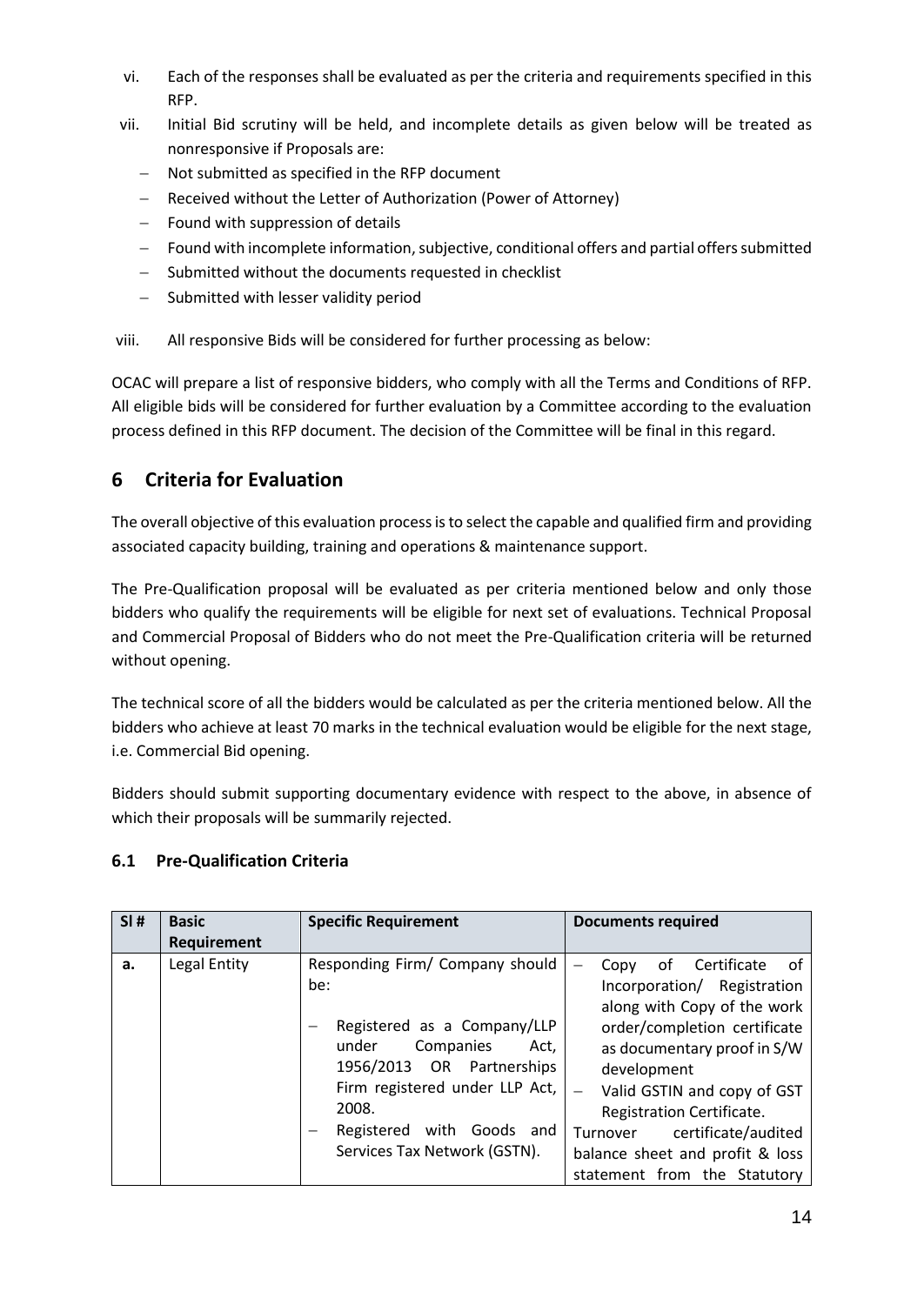| SI# | <b>Basic</b><br>Requirement            | <b>Specific Requirement</b>                                                                                                                                                                                                                                                                                                                                                              | <b>Documents required</b>                                                                                                                                                                                                                                                          |
|-----|----------------------------------------|------------------------------------------------------------------------------------------------------------------------------------------------------------------------------------------------------------------------------------------------------------------------------------------------------------------------------------------------------------------------------------------|------------------------------------------------------------------------------------------------------------------------------------------------------------------------------------------------------------------------------------------------------------------------------------|
|     |                                        | Have been operating for at least last<br>seven (7) financial years as on 31st<br>March 2021.                                                                                                                                                                                                                                                                                             | Auditor for last three years i.e. FY<br>20-21, FY 19-20, FY 18-19                                                                                                                                                                                                                  |
| b.  | Sales Turnover in<br>system Integrator | Sales Turnover from IT operations<br>and services must be Rs.50 Crores in<br>last three financial years ending at<br>31st March 2021.                                                                                                                                                                                                                                                    | Copy of audited Profit & Loss<br>Statement<br><b>OR</b><br>Certificate from the Statutory<br>Auditor                                                                                                                                                                               |
| c.  | Net worth                              | The company must be profit making<br>& positive net worth in last three<br>financial years ending at 31st March<br>2021.                                                                                                                                                                                                                                                                 | Certificate from the Statutory<br>Auditor                                                                                                                                                                                                                                          |
| d.  | Certifications                         | The bidder must possess a valid<br>CMMi Institute (erstwhile<br>SEI)<br>recognized and published CMMi<br>DEV/5 & ISO 9001 certificate as on<br>date of submission of this RFP.                                                                                                                                                                                                           | Copy of certificate                                                                                                                                                                                                                                                                |
| e.  | Technical<br>Capability                | The bidder must have successfully<br>completed<br>following<br>at least<br>numbers of e-Governance projects<br>for any Government Department /<br>Government Agency / PSU in India<br>during last 5 years as on 31st March<br>2021 and value specified below.<br>1 project not less than 8 Cr. OR<br>2 projects not less than 6 Cr.<br>each OR<br>3 projects not less than 4 Cr.<br>each | Work Order + Project completion<br>/Go-live certificate                                                                                                                                                                                                                            |
| f.  | EMD&<br>Document Fee                   | Tender fee of ₹11,200 inclusive<br>of GST @ 12% (Rupees Eleven<br>Thousand and Two Hundred<br>only).                                                                                                                                                                                                                                                                                     | • in shape of DD in favor of<br>Odisha<br>Computer<br>Application Centre (OCAC).<br>• The fee may also be paid<br>through electronic mode.<br>• Tender Fees through<br>ePayment gateway of<br>eNivida Portal<br>• Self-declaration<br>for<br>EMD submission<br>on<br>given format. |
| g.  | Existence<br>in<br>Odisha              | bidder should have<br>The<br>a<br>Centre operational in Odisha or<br>shall furnish an undertaking to open<br>an operation Centre within 15 days<br>from award of the project.                                                                                                                                                                                                            | Trade License/ Leased<br>Agreement etc. / Declaration                                                                                                                                                                                                                              |
| h.  | <b>Black Listing</b>                   | The bidder should not be under a<br>declaration<br>of ineligibility for<br>corrupt and fraudulent practices                                                                                                                                                                                                                                                                              | Annexure -<br>Self-Declaration                                                                                                                                                                                                                                                     |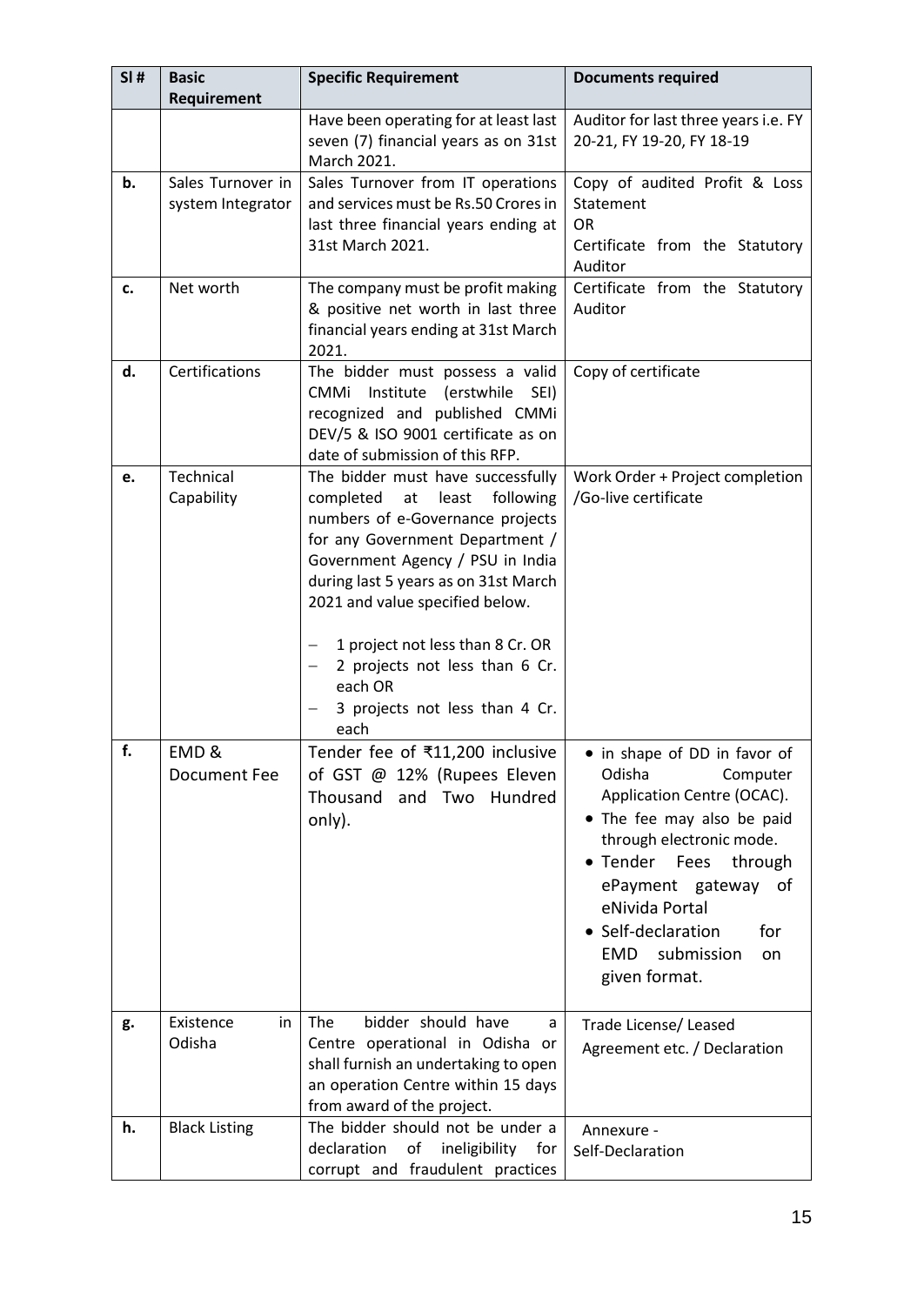| SI# | <b>Basic</b><br>Requirement                 | <b>Specific Requirement</b>                                                                 | <b>Documents required</b>                                         |
|-----|---------------------------------------------|---------------------------------------------------------------------------------------------|-------------------------------------------------------------------|
|     |                                             | issued by any Government or PSU in<br>India.                                                |                                                                   |
| ъ.  | Authorized<br>Representative<br>from Bidder | A<br>resolution in the name of the legal paper/ Board resolution<br>person signing the bid. | power of attorney / board   Original Power of attorney on<br>copy |

## <span id="page-15-0"></span>**6.2 Technical Evaluation Scoring Matrix**

Technical proposal of those bidders will be opened and evaluated, who qualify the Pre-Qualification criteria. The Evaluation Committee will evaluate the Technical Proposals on the basis of technical evaluation criterion as provided below:

| SI# | <b>Evaluation Criterion</b>                                                                                                                                                                                                                                                                                                                            | Max<br>Score | <b>Documents Required</b>                                                                                                                                 |
|-----|--------------------------------------------------------------------------------------------------------------------------------------------------------------------------------------------------------------------------------------------------------------------------------------------------------------------------------------------------------|--------------|-----------------------------------------------------------------------------------------------------------------------------------------------------------|
| a)  | Annual turnover from IT operations services in<br>last 3 years<br>$\geq$ 50 Cr: 3 Marks<br>(Additional 1 marks for additional 5 crore subject<br>to maximum 5 marks)                                                                                                                                                                                   | 5            | Certificate<br>from<br>statutory auditor                                                                                                                  |
| b)  | <b>Quality Certification</b><br>SEI CMMi Level 5 & ISO 9001= 3 Marks<br>SEI CMMi Level 5 & ISO 9001 + ISO 27001 + ISO<br>$20000 = 5$ Mark                                                                                                                                                                                                              | 5            | Valid certificate copy                                                                                                                                    |
| c)  | The bidder should have minimum 100 IT resources<br>engagement as on 31st March 2021<br>$100 \geq 3$ Marks<br>(Additional 1 marks for additional 50 resources<br>subject to maximum 5 marks)                                                                                                                                                            | 5            | declaration<br>from<br>HR.<br>Head of HR department<br>with<br>Name<br>and<br>qualification<br>the<br>of<br>resources with<br>latest<br>EPF challan copy. |
| d)  | bidder<br>should<br><b>The</b><br>have<br>experience<br>in<br>implementation<br>development<br>and<br>of<br>$e-$<br>Governance application for any State/Central<br>Government of India with minimum order value of<br>Rs.8 Crore during last 5 years as on 31st March<br>2021.<br>[Each project will be awarded 5 marks max up<br>$-$<br>to 15 marks] | 15           | Order<br>Work<br>&<br>Completion or Go- Live<br>certificate                                                                                               |
| e)  | bidder<br>should<br><b>The</b><br>have<br>experience<br>in<br>projects<br>covering<br>implementing<br>beneficiary<br>identification & management, fund transfer, work<br>flow management and MIS & Dashboard with<br>minimum value of Rs.1 Crore during last 5 years as<br>on 31st March 2021.<br>[Each project will be awarded 5 marks]               | 10           | Work Order &<br>Completion or Go-Live<br>Certificate                                                                                                      |
| f)  | The bidder should have experience of Aadhaar<br>Seeding/Integration project for any PSU/State<br>Govt. / Central Govt. in India with minimum value                                                                                                                                                                                                     | 10           | Work Order &<br>Completion or Go-Live<br>Certificate                                                                                                      |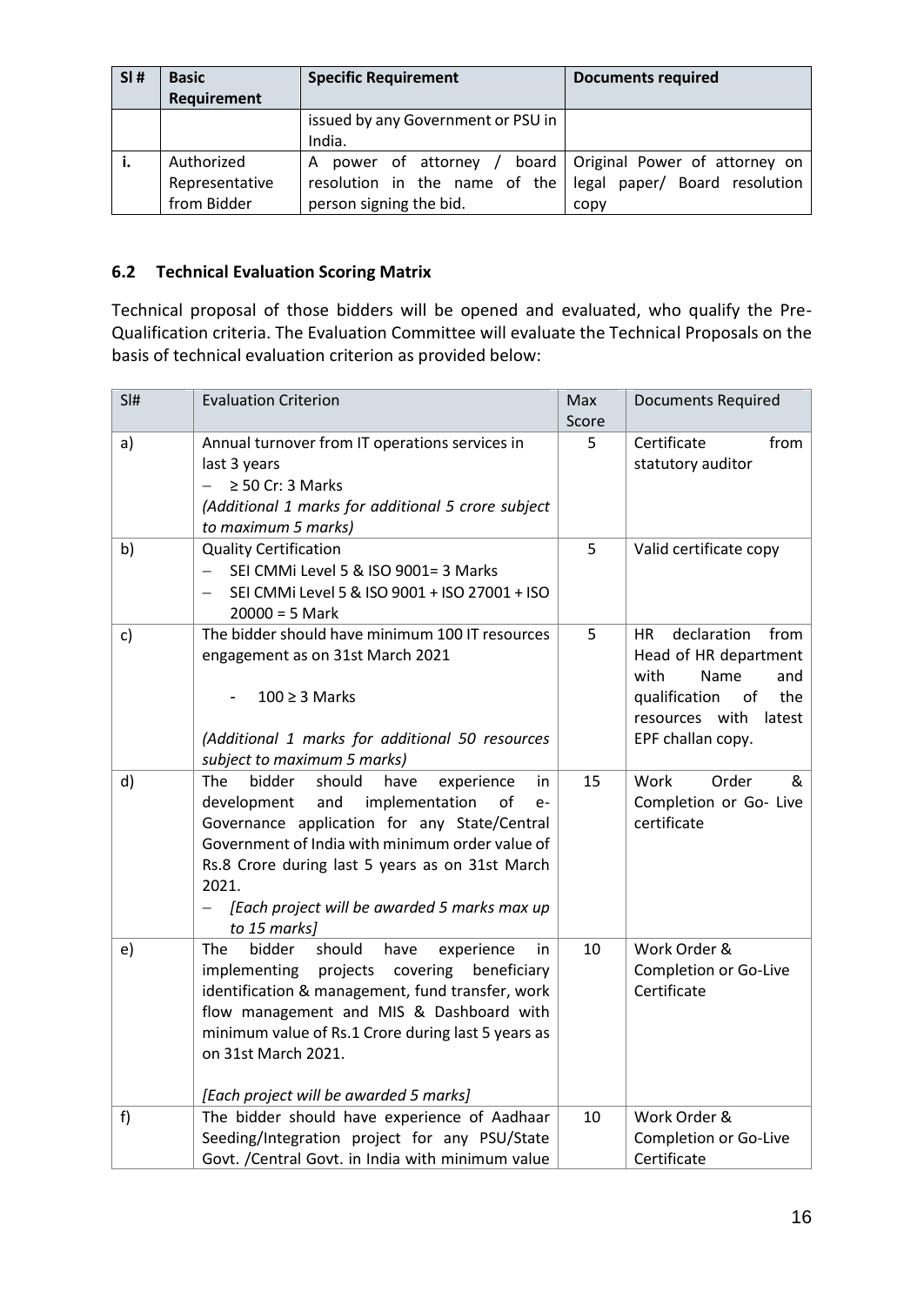| SI#     | <b>Evaluation Criterion</b>                                                                                                                                                                                                                                                                                                                                                                                                                                                                                  | Max<br>Score | <b>Documents Required</b>                                                 |
|---------|--------------------------------------------------------------------------------------------------------------------------------------------------------------------------------------------------------------------------------------------------------------------------------------------------------------------------------------------------------------------------------------------------------------------------------------------------------------------------------------------------------------|--------------|---------------------------------------------------------------------------|
|         | of Rs.1 Crore during last 5 years as on 31st March<br>2021.                                                                                                                                                                                                                                                                                                                                                                                                                                                  |              |                                                                           |
|         | [Each project will be awarded 5 marks]                                                                                                                                                                                                                                                                                                                                                                                                                                                                       |              |                                                                           |
| g)      | bidder<br>should<br>The<br>have<br>experience<br>in<br>implementation of software development projects<br>in Odisha with minimum order value of Rs.1 crore<br>during last 5 years as on 31st March 2021.<br>[Each project will be awarded 2.5 marks]                                                                                                                                                                                                                                                         | 5            | Work Order &<br>Completion or Go-Live<br>Certificate                      |
| h)      | The<br>bidder<br>should<br>have<br>experience<br>of<br>implementing Project monitoring System during<br>last 5 years for any PSU/State Govt./Central Govt.<br>in India.<br>[Each project will be awarded 2.5 marks]                                                                                                                                                                                                                                                                                          | 5            | Work Order &<br>Completion or Go-Live<br>Certificate                      |
| i)      | bidder<br>The<br>should<br>have<br>experience<br>in<br>implementation of single project in minimum 20<br>location with minimum order value of Rs.5 crore<br>during last 5 years as on 31st March 2021.<br>[Each project will be awarded 2.5 marks]                                                                                                                                                                                                                                                           | 5            | Work Order &<br>Completion or Go-Live<br>Certificate                      |
| j)      | Bidder<br>should<br>have<br>implemented<br>mobile<br>application developed based on Android or iOS<br>platform with minimum 10k downloads as on bid<br>submission date<br>[Each project will be awarded 2.5 marks]                                                                                                                                                                                                                                                                                           | 5            | Work Order &<br>documentary evidence<br>confirming number of<br>downloads |
| k)      | Proposed Solution and its components with<br>Prototype design. Live demonstration of at least<br>one E-governance G2B or G2C application.                                                                                                                                                                                                                                                                                                                                                                    | 10           | Technical presentation                                                    |
| $\vert$ | Work plan,<br>approach<br>&<br>methodology<br>for<br>completing the work.<br>Technologies used,<br>$\qquad \qquad -$<br>Risks and Mitigation Plan<br>$\qquad \qquad -$<br>Training Methodology and plan time frame.<br>$\overline{\phantom{m}}$<br>Operation and maintenance road map.<br>$\qquad \qquad -$<br>Clear and unambiguous narration of exit<br>$\qquad \qquad -$<br>Management activities of the bidder.<br>$\overline{\phantom{0}}$<br>Challenges likely to be encountered<br>Client references. | 20           | Technical proposal and<br>Presentation                                    |

- i. All the bidders who secure a Technical Score of 70% or more will be declared as technically qualified.
- ii. The bidder with highest technical bid (H1) will be awarded 100% score.
- iii. Technical Scores for other than H1 bidders will be evaluated using the following formula: Tn = {(Technical Bid score of the Bidder/ Highest technical evaluation marks \* 100} % (Adjusted to two decimal places)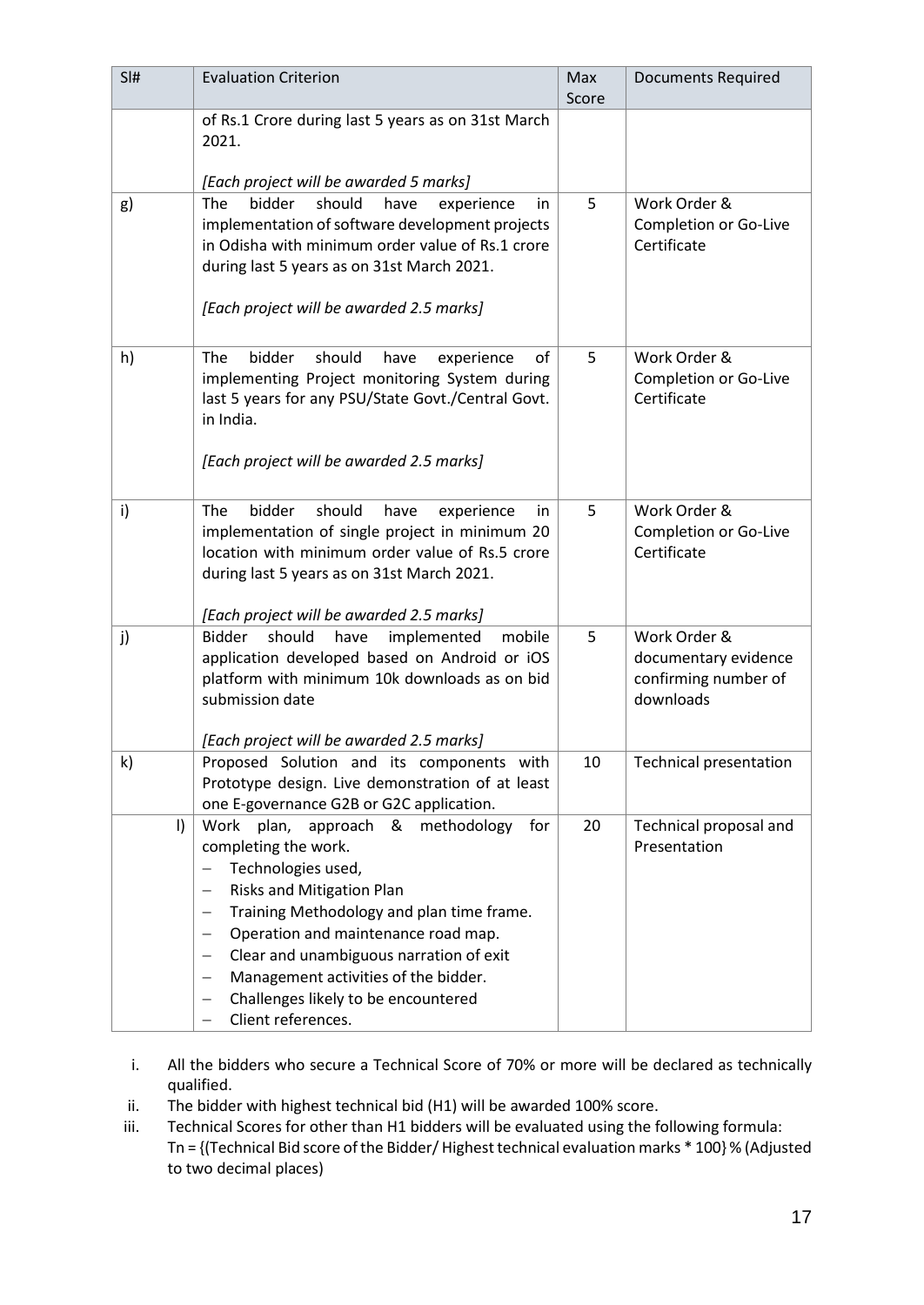iv. The commercial bids of only the technically qualified bidders will be opened for further processing.

## <span id="page-17-0"></span>**6.3 Evaluation of Commercial Bids**

- i. The Commercial Bids of technically qualified bidders (i.e. Bidders with more than 70 marks in Technical Evaluation) will be opened on the prescribed date in the presence of bidder representatives.
- ii. Only fixed price financial bids indicating total price for all the deliverables and services specified in this bid document will be considered.
- iii. The bid price will include all taxes and levies and shall be in Indian Rupees and mentioned separately.
- iv. Any conditional bid would be rejected.
- v. Commercial bids whose value is less than 20% of the average bid price will be disqualified (the average price shall be computed by adding all commercial bid values of the technically qualified bidders' and dividing the same by number of qualified bidders).
- vi. Errors & Rectification: Arithmetical errors will be rectified on the following basis: "If there is a discrepancy between the unit price and total price that is obtained by multiplying the unit price and quantity, the unit price shall prevail and total price shall be corrected. If there is a discrepancy between words and figures, the amount in words will prevail. If the bidder does not accept the correction of error, its bid will be rejected".
- vii. If there is no price quoted for certain material or service, the bid shall be declared as disqualified.
- viii. In the event that there are 2 or more bidders having the same value in commercial bid, the bidder securing highest technical score will be adjudicated as "Best responsive bid" for award of the Project.
- ix. The bidder with lowest qualifying financial bid (L1) will be awarded 100% score. Financial score for other bidders will be evaluated using the following formula: Fn = {(Financial Bid of L1 / Financial Bid of Bidder) \* 100} %.

## <span id="page-17-1"></span>**6.4 Final Evaluation of Bids**

- i. The technical and financial evaluation scores secured by each bidder will be added using weightages of 70% and 30% respectively to compute composite score. The composite score will be computed as under:
- ii. Bn =  $70\%$ \*Tn +  $30\%$ \*Fn
- iii. The bidder securing highest composite score will be adjudicated as most responsive bidder for award of project.

## <span id="page-17-2"></span>**7 Appointment of Implementation Agency**

## <span id="page-17-3"></span>**7.1 Award Criteria**

OCAC will award the Contract to the successful bidder whose proposal has scored the highest composite score and would consider it as substantially responsive as per the process outlined above.

## <span id="page-17-4"></span>**7.2 Right to Accept Any Proposal and To Reject Any or All Proposal(s)**

OCAC reserves the right to accept or reject any proposal, and to annul the tendering process/ public procurement process and reject all proposals at any time prior to award of contract, without thereby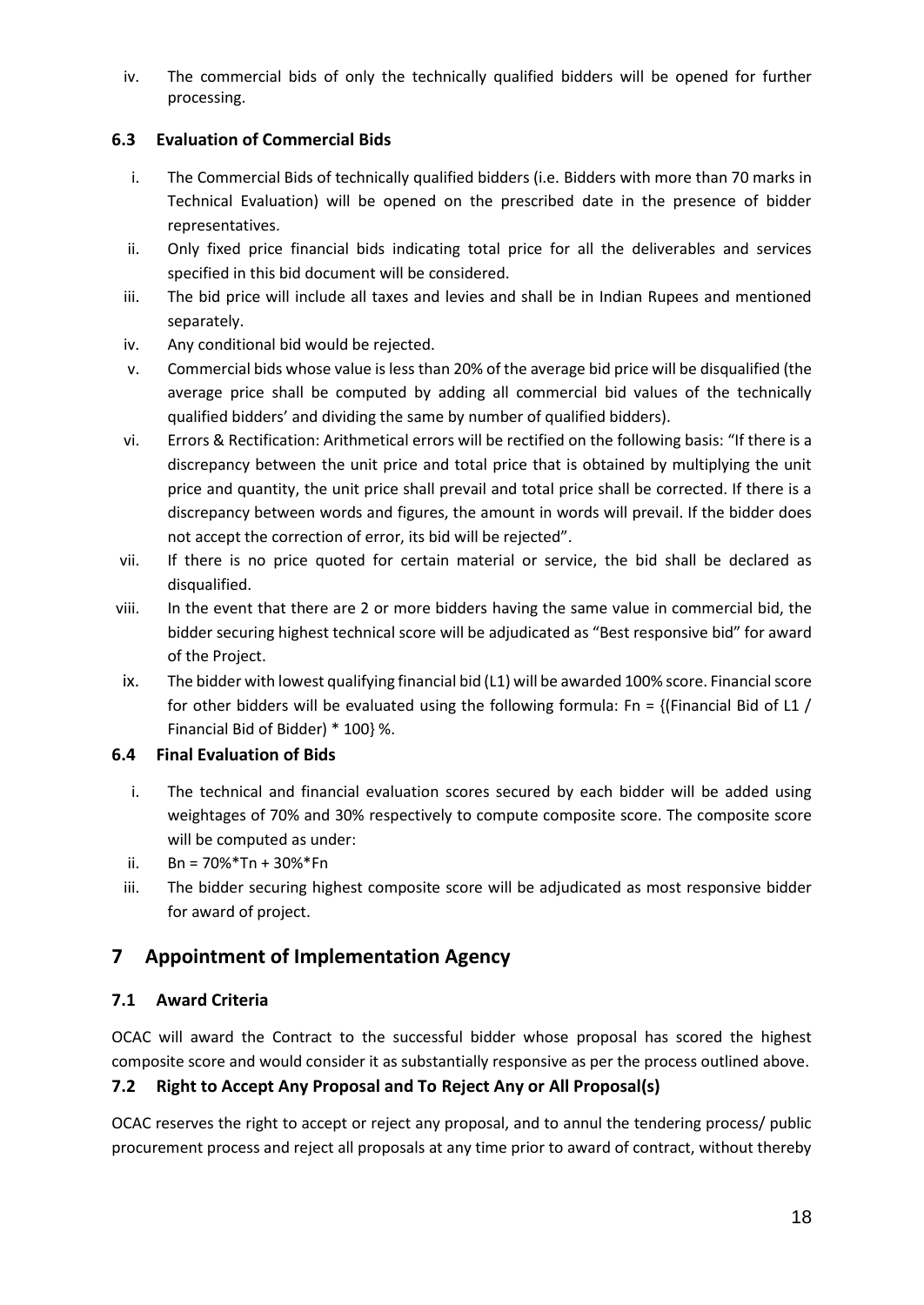incurring any liability to the affected bidder or bidders or any obligation to inform the affected bidder or bidders of the grounds for OCAC action.

## <span id="page-18-0"></span>**7.3 Notification of Award**

Prior to the expiration of the proposal validity period, OCAC will notify the successful bidder in writing or by fax or email, that its proposal has been accepted. In case the tendering process/public procurement process has not been completed within the stipulated period, OCAC may like to request the bidders to extend the validity period of the bid.

The notification of award will constitute formation of the Contract. Upon the successful bidder's furnishing of Performance Bank Guarantee (PBG).

## <span id="page-18-1"></span>**7.4 Contract Finalization and Award**

OCAC may also like to reduce or increase the quantity of any item in the Scope of Work defined in RFP. Accordingly, total contract value may change on the basis of rates defined in the financial proposal

## <span id="page-18-2"></span>**7.5 Performance Guarantee**

OCAC will require the selected bidder to provide a Performance Bank Guarantee, within 15 days from the Notification of award, for a value equivalent to 3% of the total cost of Contract. The Performance Guarantee should be valid for the stipulated period of the project plus 90 days. The Performance Guarantee shall be kept valid till completion of the project and Warranty period, if any. The Performance Guarantee shall contain a claim period of three months from the last date of validity. The selected bidder shall be responsible for extending the validity date and claim period of the Performance Guarantee as and when it is due on account of non-completion of the project and Warranty period. In case the selected bidder fails to submit Performance Guarantee within the time stipulated, OCAC at its discretion may cancel the order placed on the selected bidder without giving any notice. OCAC shall invoke the Performance Guarantee in case the selected bidder fails to discharge their contractual obligations during the period or OCAC incurs any loss due to bidder's negligence in carrying out the project implementation as per agreed terms and conditions.

## <span id="page-18-3"></span>**7.6 Signing of Contract**

After OCAC notifies the successful bidder that its proposal has been accepted, OCAC shall enter into a contract with the successful bidder (prime bidder in case of consortium), incorporating all clauses, prebid clarifications and proposal of the bidder

A draft MSA document has been provided as a separate document for the reference of bidders only. The agreement with the selected bidder will be signed after getting the same vetted from competent Legal Authority.

## <span id="page-18-4"></span>**7.7 Failure to Agree with the Terms and Conditions of the RFP**

Failure of the successful bidder to agree with the draft legal agreement and Terms & Conditions of the RFP shall constitute sufficient grounds for the annulment of award, in which event OCAC may call for new proposals from the interested bidders. In such a case, OCAC shall invoke the PBG of successful bidder.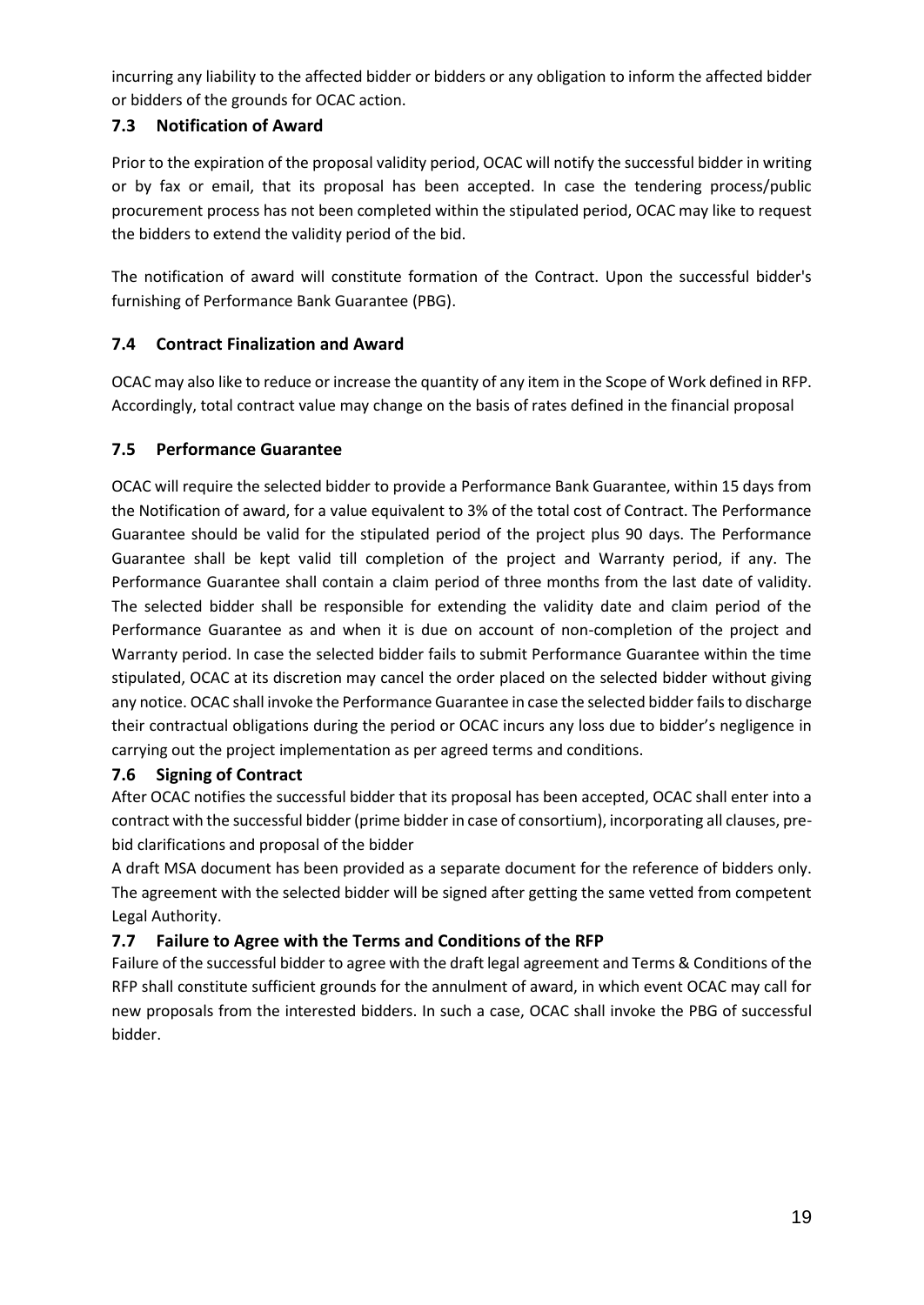## <span id="page-19-0"></span>**8 Formats for Response**

#### <span id="page-19-1"></span>**8.1 Pre-Qualification Bid Formats**

#### <span id="page-19-2"></span>**FORM PQ-1: Cover Letter**

(To be submitted on the Letterhead of Bidder)

To

The General Manager (Admin), Odisha Computer Application Centre, N-1/7-D, Acharya Vihar P.O. RRL, Bhubaneswar - 751013.

Subject: Selection of Service Provider for Development / Customization and Implementation of Mukta Software

Ref: RFP Reference No **OCAC-SEGP-SPD-0047/2021/22031**

Madam,

I, the undersigned, offer to provide the services for the proposed assignment in respect to your Request for Proposal No. **OCAC-SEGP-SPD-0047/2021/22031** dated 07.05.22. We hereby submit our proposal which includes the pre-qualification proposal, technical proposal and commercial proposal, sealed under separate envelopes. Our proposal will be valid for acceptance up to 180 Days and I confirm that this proposal will remain binding upon us and may be accepted by you at any time before this expiry date.

All the information and statements made in our proposal are true and correct and I accept that any misinterpretation contained in it may lead to disqualification of our proposal. If negotiations are held during the period of validity of the proposal, I undertake to negotiate on the basis of proposal submitted by us. Our proposal is binding upon us and subject to the modifications resulting from contract negotiations.

I have examined all the information as provided in your Request for Proposal (RFP) and offer to undertake the service described in accordance with the conditions and requirements of the selection process. I agree to bear all costs incurred by us in connection with the preparation and submission of this proposal and to bear any further pre-contract costs. In case, any provisions of this RFP/ ToR/Scope including of our technical and financial proposal are found to be deviated, then you shall have rights to reject our proposal. I confirm that, I have the authority to submit the proposal and to clarify any details on its behalf.

I understand you are not bound to accept any proposal you receive.

Yours faithfully,

**Authorized Signatory with Date and Seal: Name: Title: Address of Bidder:**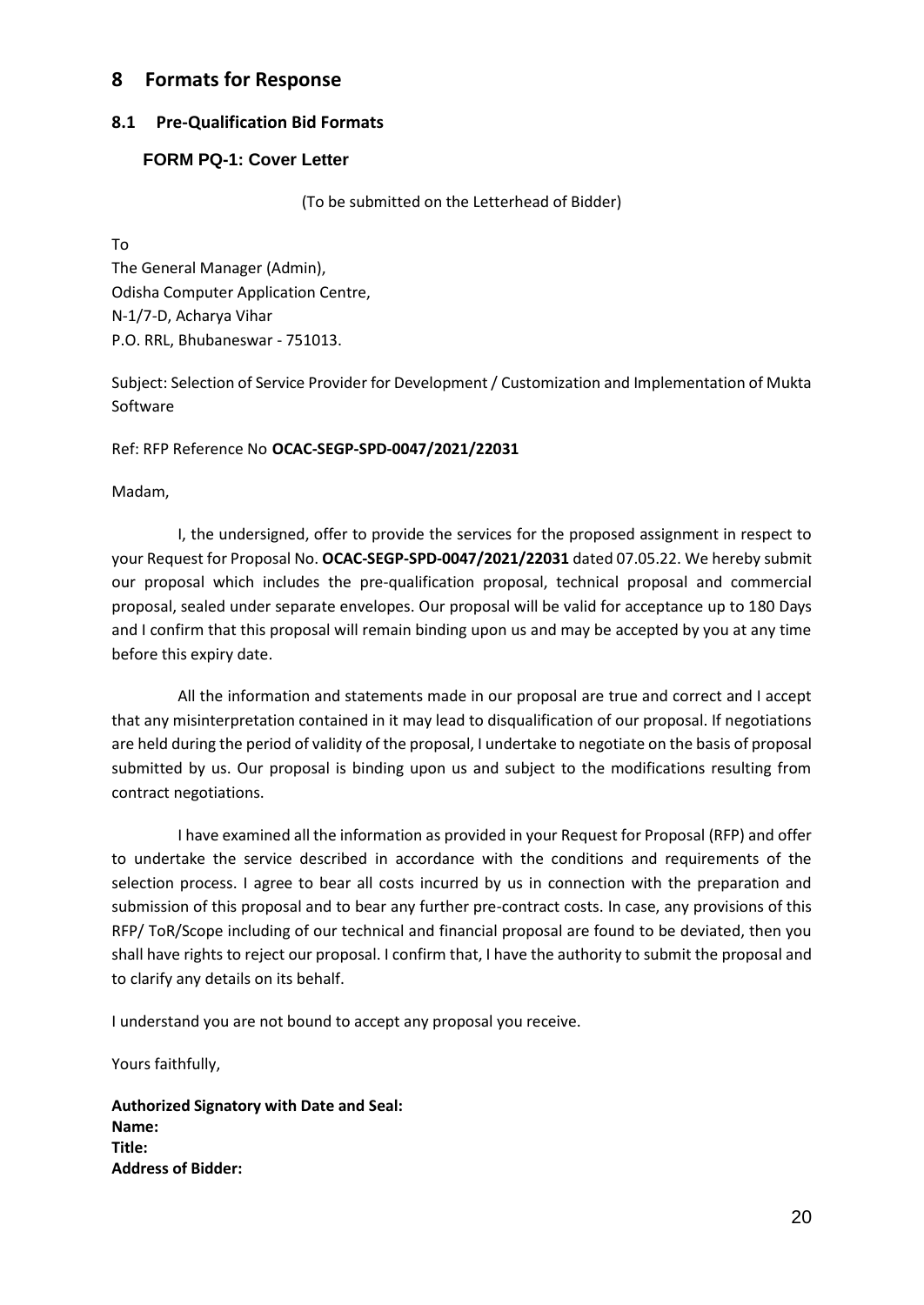## <span id="page-20-0"></span>**FORM PQ-2: Bidder's Organization (General Details)**

| SI# | <b>Information</b>                                           | <b>Details</b> |
|-----|--------------------------------------------------------------|----------------|
| 1.  | Name of Bidder                                               |                |
| 2.  | Registered Address of Bidder                                 |                |
| 3.  | <b>Address for Communication</b>                             |                |
| 4.  | Address of local office in Odisha.                           |                |
|     | If bidder has no local office at the time of bid submission, |                |
|     | an undertaking has to be furnished on bidder's letter        |                |
|     | head on setting up an office within 3 months from            |                |
|     | issuance of work order.                                      |                |
| 5.  | Name, Designation and Address of the contact person to       |                |
|     | whom all references shall be made regarding this RFP         |                |
| 6.  | Mobile no. of contact person:                                |                |
| 7.  | E-mail address of contact person:                            |                |
| 8.  | <b>GST Number of the Firm</b>                                |                |
| 9.  | PAN No. of the firm                                          |                |

## (To be submitted on the Letterhead of Bidder)

#### **Authorized Signatory with Date and Seal:**

**Name:**

**Title:**

**Address of Bidder:**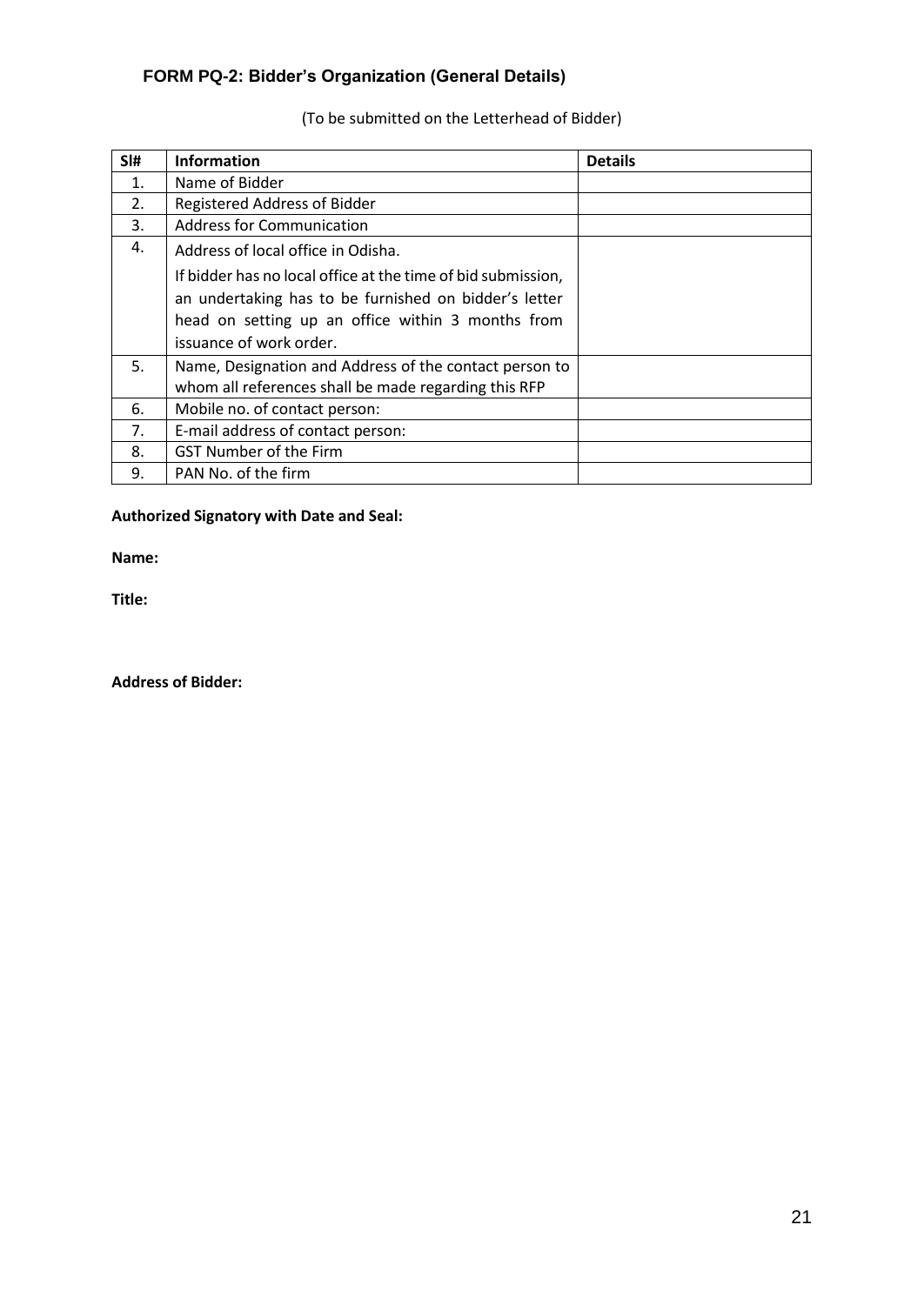#### <span id="page-21-0"></span>**FORM PQ-3: Acceptance of Terms and Conditions**

(To be submitted on the Letterhead of Bidder)

To

The General Manager (Admin), Odisha Computer Application Centre, N-1/7-D, Acharya Vihar P.O. RRL, Bhubaneswar - 751013.

Subject: Selection of Service Provider for Development / Customization and Implementation of Mukta Software.

Madam,

I have carefully and thoroughly gone through the Terms & Conditions along with scope of work contained in the **OCAC-SEGP-SPD-0047/2021/22031 dated 07.05.22** regarding RFP for "RFP for Selection of Implementation Agency for Selection of Service Provider for Development / Customization and Implementation of Mukta Software.

I declare that all the provisions/clauses including scope of work of this RFP are acceptable to our company. I further certify that I am an authorized signatory of the company and I am, therefore, competent to make this declaration.

#### **Authorized Signatory with Date and Seal:**

**Name:**

**Title:**

**Address of Bidder:**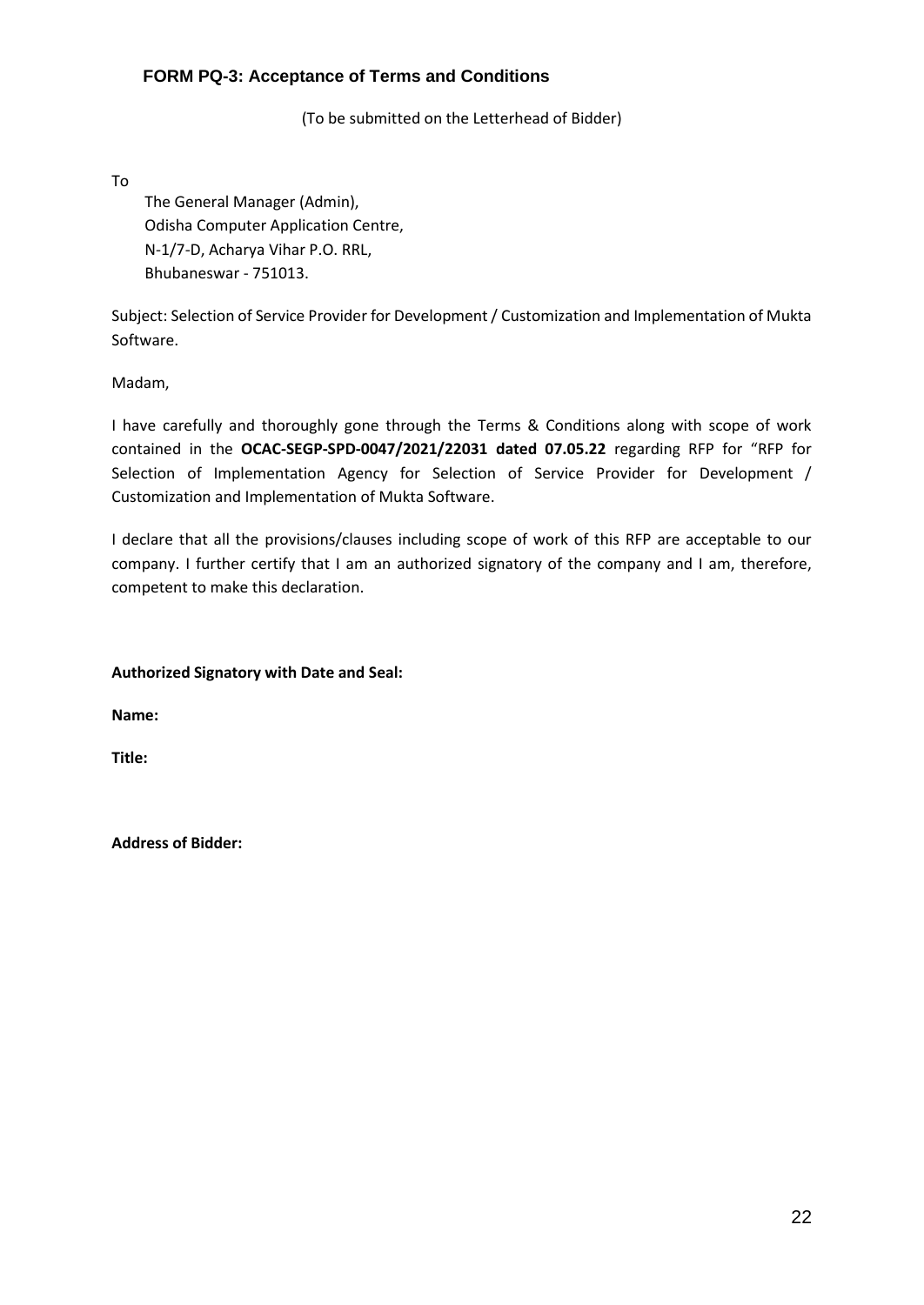## **(Company letter head)**

<span id="page-22-0"></span>To

The General Manager (Admin) Odisha Computer Application Centre (Technical Directorate of E&IT Dept, Govt. of Odisha) N-1/7-D, Acharya Vihar P.O. - RRL, Bhubaneswar – 751013

**Sub:** Selection of Service Provider for Development / Customization and Implementation of Mukta Software – **Bid-Security Declaration** Sir,

In response to the RFP No.: No. **OCAC-SEGP-SPD-0047/2021/22031 dated 07.05.22** for RFP titled "Selection of Service Provider for Development / Customization and Implementation of Mukta Software**"**, I/We, ………………………. irrevocably declare as under:

I/We understand that, as per tender clause EARNEST MONEY DEPOSIT (EMD), bids must be supported by a Bid Security Declaration In lieu of Earnest Money Deposit.

I/We hereby accept that I/We may be disqualified from bidding for any contract with you fora period of 5.6 year from the date of disqualification as may be notified by you (without prejudice to FACT's rights to claim damages or any other legal recourse) if,

1. I am /We are in a breach of any of the obligations under the bid conditions,

2. I/We have withdrawn or unilaterally modified/amended/revised, my/our Bid during the bid validity period specified in the form of Bid or extended period, if any.

3. On acceptance of our bid by FACT, I/we failed to deposit the prescribed Security Deposit or fails to execute the agreement or fails to commence the execution of the work in accordance with the terms and conditions and within the specified time.

## Signature:

Name & designation of the authorized person signing the Bid-Securing Declaration Form: Duly authorized to sign the bid for and on behalf of: (completename of Bidder)

Dated on day of month, year.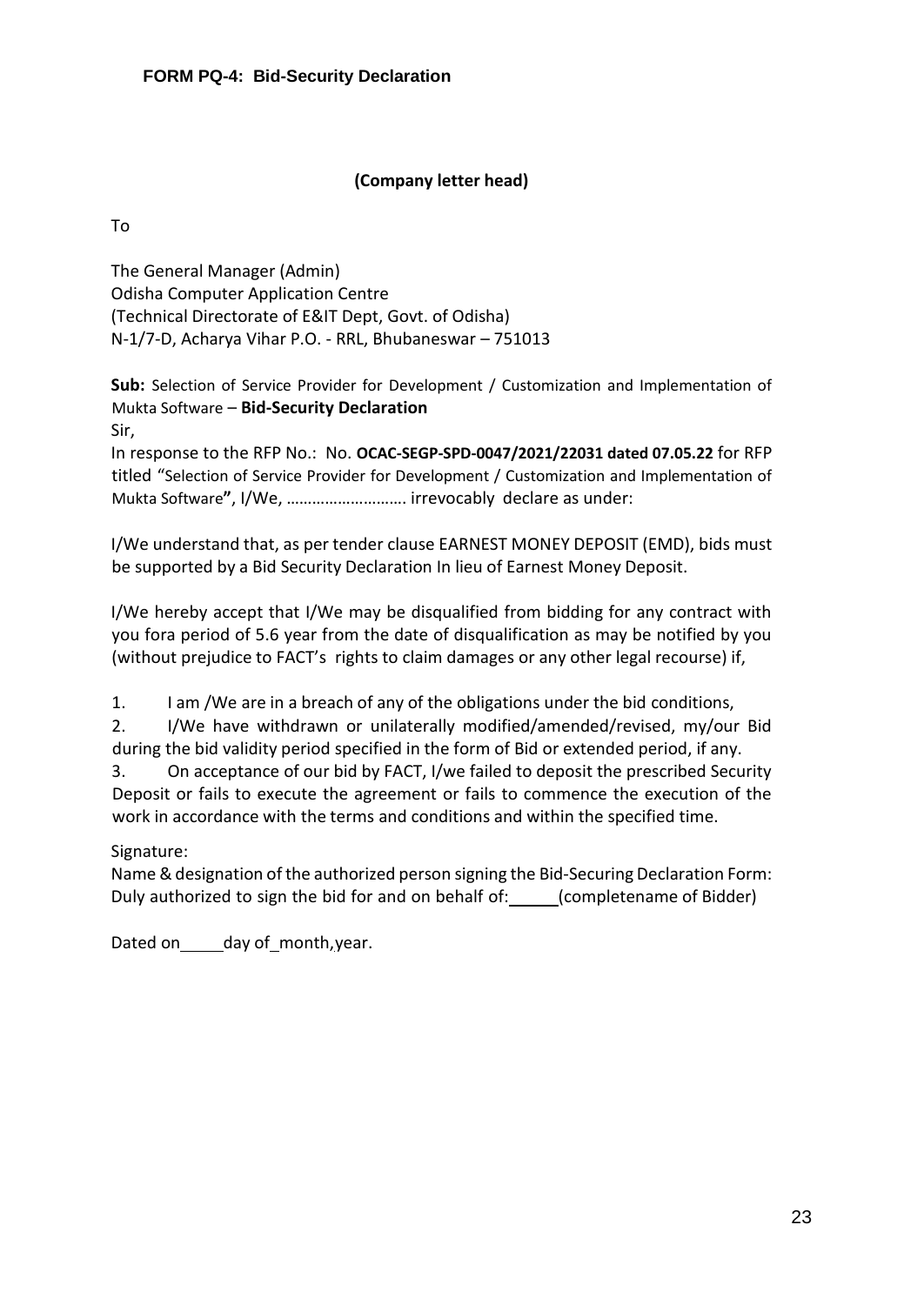#### <span id="page-23-0"></span>**FORM PQ-5: Self-Declaration: Not Blacklisted**

#### **(Company letter head)**

To

The General Manager (Admin) Odisha Computer Application Centre (Technical Directorate of E&IT Dept, Govt. of Odisha) N-1/7-D, Acharya Vihar P.O. - RRL, Bhubaneswar - 751013

## **Sub: Selection of Service Provider for Development / Customization and Implementation of Mukta Software –** *Self Declaration for not Blacklisted*

Sir

In response to the RFP Ref. No.: OCAC-SEGP-SPD-0047/2021/22031 dated 07.05.22 for RFP titled "Selection of Service Provider for Development / Customization and Implementation of Mukta Software", as an owner/ partner/ Director of (organization name) 1/ We hereby declare that presentlyour Company/ firm is not under declaration of ineligible for corrupt & fraudulent practices, blacklisted either indefinitely or for a particular period of time, or had work withdrawn, by any State/ Central government/ PSU.

If this declaration is found to be incorrect then without prejudice to any other action that may be taken, my/ our security may be forfeited in full and the tender if any to the extent accepted may be cancelled.

Thanking you,

| Signature |                        |
|-----------|------------------------|
|           | (Authorised Signatory) |

Seal:

Date:

Place:

Name of the Bidder: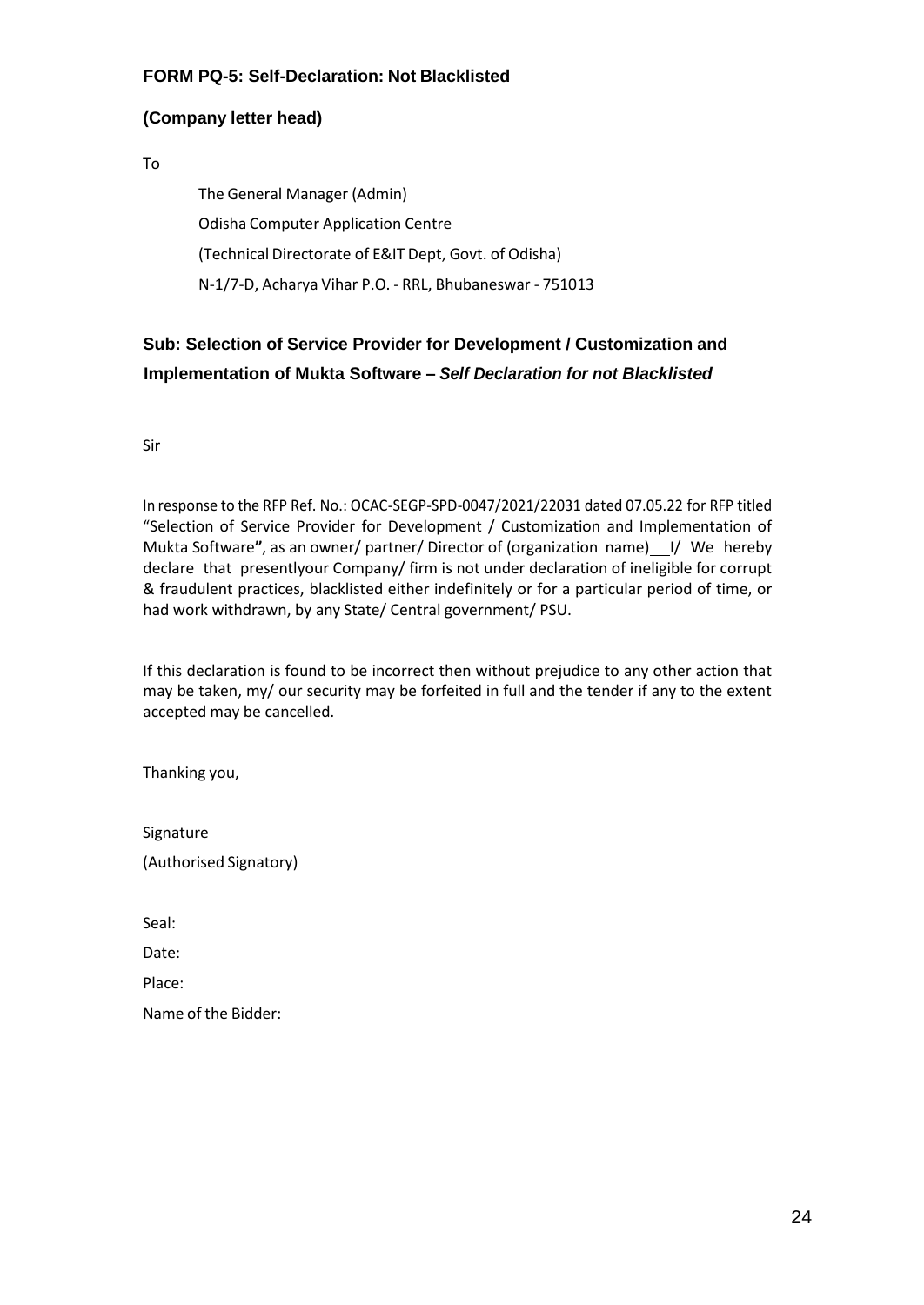#### <span id="page-24-0"></span>**FORM PQ-6: Project Citation Format**

| 1.  | <b>Project Name:</b>                                                                   |
|-----|----------------------------------------------------------------------------------------|
| 2.  | Value of Contract/Work Order (In INR):                                                 |
| 3.  | Name of the Client:                                                                    |
| 4.  | <b>Project Location:</b>                                                               |
| 5.  | Contact person of the client with address,<br>phone and e-mail:                        |
| 6.  | <b>Project Duration:</b>                                                               |
| 7.  | Start Date (month/year): Completion Date<br>(month/year):                              |
| 8.  | Status of assignment: Completed<br>Ongoing (if it is on-going, level of<br>completion) |
| 9.  | Narrative description of the project with scope:                                       |
| 10. | List of Services provided by your firm/company:                                        |

#### <span id="page-24-1"></span>**8.2 Technical Bid Formats**

## <span id="page-24-2"></span>**FORM TECH-1: Description of Proposed Solution along with Technology, Scalability, Completeness, Simplicity and Interoperability**

Bidder has to provide details of the entire solution proposed, along with its key differentiators, covering all requirements as listed out in Volume II of RFP.

Bidder has to specifically include (but not limited to) diagram and detailed description of the following:

- i. Functional Architecture
- ii. Technical Architecture
- iii. Network Architecture
- iv. Deployment Architecture
- v. Security Architecture

Bidder must cover all aspects of the solution while showcasing its scalability, completeness, simplicity and interoperability.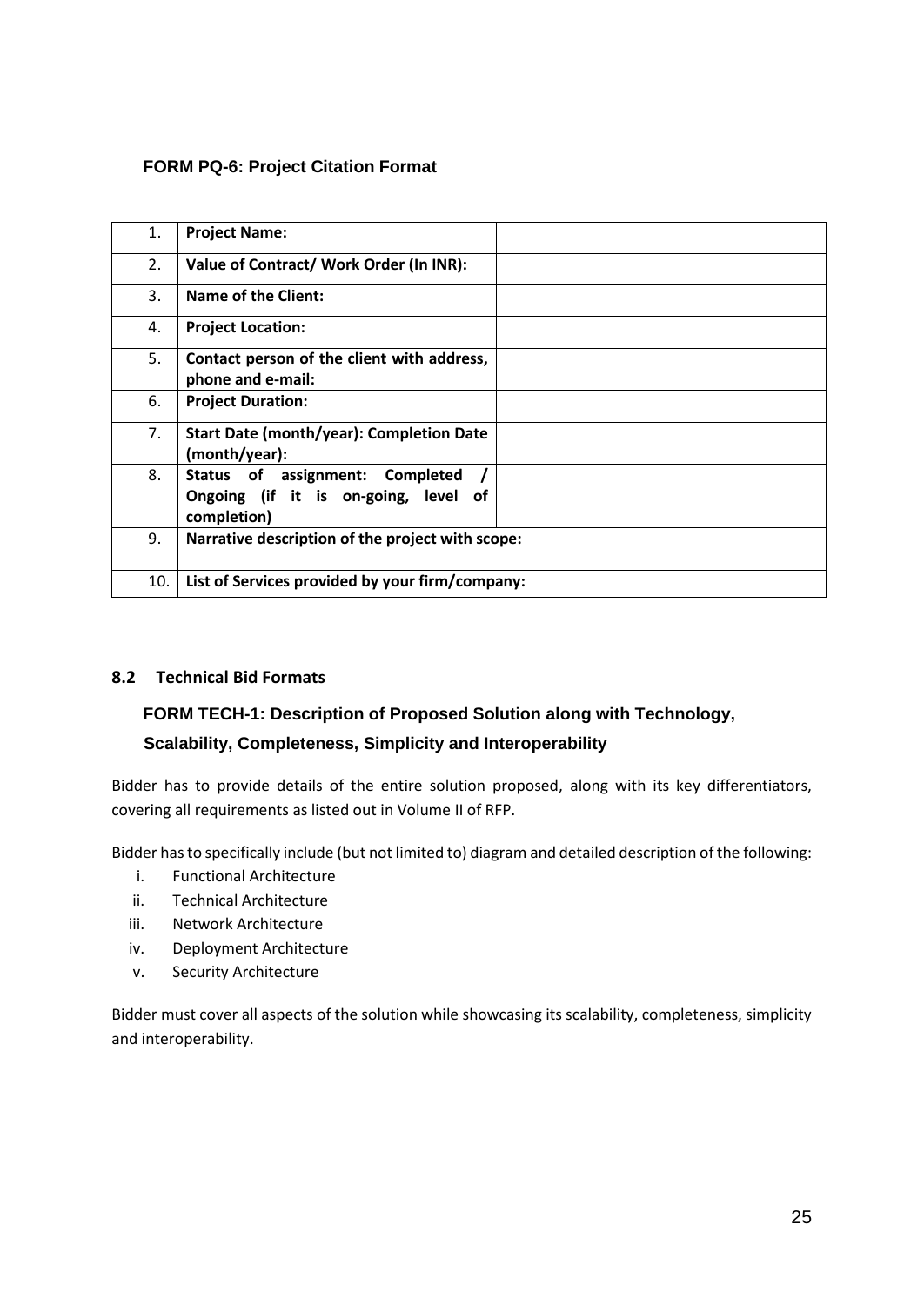## <span id="page-25-0"></span>**FORM TECH-2: Description of Proposed Approach and Methodology**

Bidder is free to propose any type of approach for implementation of Mukta Software.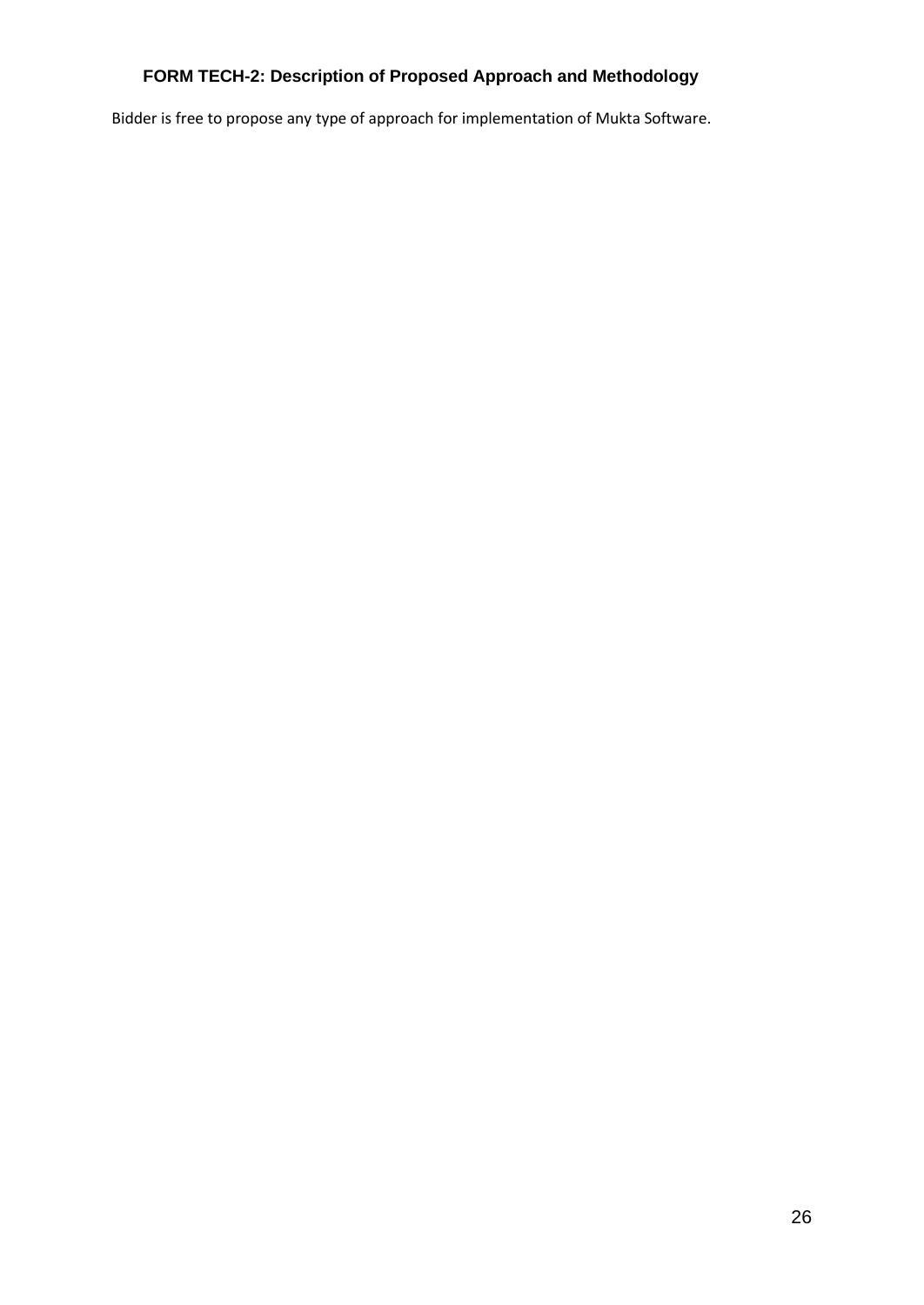#### <span id="page-26-0"></span>**FORM TECH-3: OEM Authorization letter.**

Bidder has to submit OEM authorization letter on standard format for all external software and licenses.

- 1. For Database
- 2. For e- Sign
- 3. For Analytical Tool. Etc.

## <span id="page-26-1"></span>**FORM TECH-4: Detailed Work Plan with Activities, Duration, Sequencing,**

## **Interrelations, Milestones and Dependencies**

| SL#           | Deliverable/ | <b>Months</b>           |                |                         |                         |                         |                |                |                         |  |  |
|---------------|--------------|-------------------------|----------------|-------------------------|-------------------------|-------------------------|----------------|----------------|-------------------------|--|--|
|               | Activity*    | $\overline{\mathbf{1}}$ | $\overline{2}$ | $\overline{\mathbf{3}}$ | $\overline{\mathbf{4}}$ | $\overline{\mathbf{5}}$ | $6\phantom{a}$ | $\overline{7}$ | $\overline{\mathsf{n}}$ |  |  |
| a)            |              |                         |                |                         |                         |                         |                |                |                         |  |  |
| b)            |              |                         |                |                         |                         |                         |                |                |                         |  |  |
| c)            |              |                         |                |                         |                         |                         |                |                |                         |  |  |
| d)            |              |                         |                |                         |                         |                         |                |                |                         |  |  |
| e)            |              |                         |                |                         |                         |                         |                |                |                         |  |  |
| f)            |              |                         |                |                         |                         |                         |                |                |                         |  |  |
| g)            |              |                         |                |                         |                         |                         |                |                |                         |  |  |
| h)            |              |                         |                |                         |                         |                         |                |                |                         |  |  |
| i)            |              |                         |                |                         |                         |                         |                |                |                         |  |  |
| j)            |              |                         |                |                         |                         |                         |                |                |                         |  |  |
| $\mathsf{k})$ |              |                         |                |                         |                         |                         |                |                |                         |  |  |
| $\vert$       |              |                         |                |                         |                         |                         |                |                |                         |  |  |
| m)            |              |                         |                |                         |                         |                         |                |                |                         |  |  |
| n)            |              |                         |                |                         |                         |                         |                |                |                         |  |  |
| $\circ)$      |              |                         |                |                         |                         |                         |                |                |                         |  |  |
| p)            |              |                         |                |                         |                         |                         |                |                |                         |  |  |
| q)            |              |                         |                |                         |                         |                         |                |                |                         |  |  |
| r)            |              |                         |                |                         |                         |                         |                |                |                         |  |  |
| s)            |              |                         |                |                         |                         |                         |                |                |                         |  |  |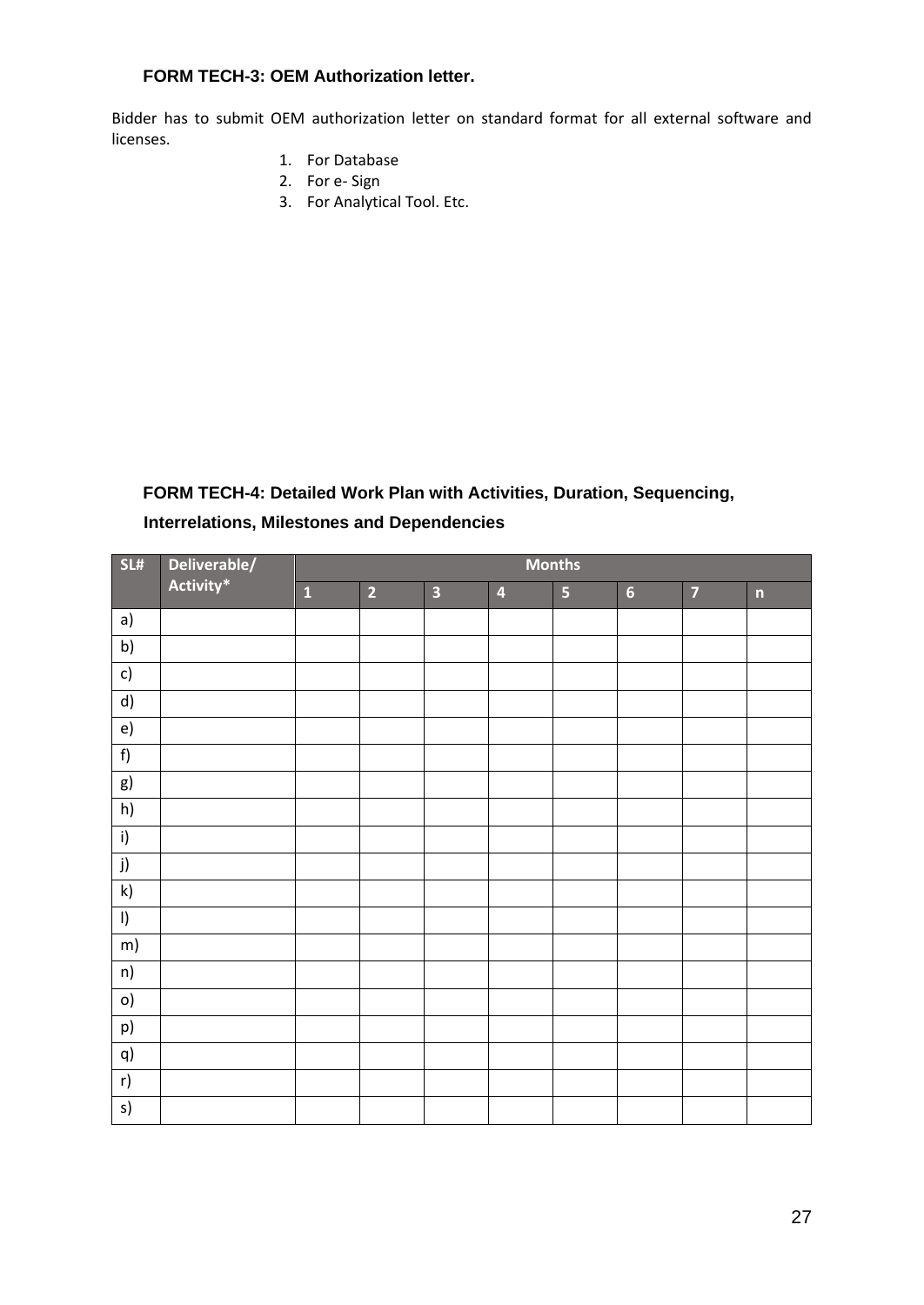# **FORM TECH-5: Team Composition, Assignment and Experts' Inputs**

<span id="page-27-0"></span>

| No.                                                                                        | <b>Name</b> |                 | Expert's Input (in person/month) per Deliverable (listed in TECH-3) |       |       |       |       |          |       | <b>Total Time-input (in Months)</b> |              |              |
|--------------------------------------------------------------------------------------------|-------------|-----------------|---------------------------------------------------------------------|-------|-------|-------|-------|----------|-------|-------------------------------------|--------------|--------------|
|                                                                                            |             | <b>Position</b> | Home                                                                | $D-1$ | $D-2$ | $D-3$ | $D-4$ | $\cdots$ | $D-n$ | Home                                | <b>Field</b> | <b>Total</b> |
|                                                                                            |             |                 | / Field                                                             |       |       |       |       |          |       |                                     |              |              |
| <b>KEY EXPERTS</b>                                                                         |             |                 |                                                                     |       |       |       |       |          |       |                                     |              |              |
|                                                                                            |             |                 | Home                                                                |       |       |       |       |          |       |                                     |              |              |
| $K-1$                                                                                      |             |                 | Field                                                               |       |       |       |       |          |       |                                     |              |              |
|                                                                                            |             |                 | Home                                                                |       |       |       |       |          |       |                                     |              |              |
| $K-2$                                                                                      |             |                 | Field                                                               |       |       |       |       |          |       |                                     |              |              |
|                                                                                            |             |                 | Home                                                                |       |       |       |       |          |       |                                     |              |              |
| $K-3$                                                                                      |             |                 | Field                                                               |       |       |       |       |          |       |                                     |              |              |
|                                                                                            |             |                 | Home                                                                |       |       |       |       |          |       |                                     |              |              |
| $K-4$                                                                                      |             |                 | Field                                                               |       |       |       |       |          |       |                                     |              |              |
|                                                                                            |             |                 | Home                                                                |       |       |       |       |          |       |                                     |              |              |
| $K-5$                                                                                      |             |                 | Field                                                               |       |       |       |       |          |       |                                     |              |              |
| NON-KEY EXPERTS (Bidder to determine no. of Non-Key Experts as per its proposed work plan) |             |                 |                                                                     |       |       |       |       |          |       |                                     |              |              |
| $N-1$                                                                                      |             |                 | Home                                                                |       |       |       |       |          |       |                                     |              |              |
|                                                                                            |             |                 | Field                                                               |       |       |       |       |          |       |                                     |              |              |
| $N-2$                                                                                      |             |                 | Home                                                                |       |       |       |       |          |       |                                     |              |              |
|                                                                                            |             |                 | Field                                                               |       |       |       |       |          |       |                                     |              |              |
|                                                                                            |             |                 | Home                                                                |       |       |       |       |          |       |                                     |              |              |
| $N-n$                                                                                      |             |                 | Field                                                               |       |       |       |       |          |       |                                     |              |              |
| Sub-Total                                                                                  |             |                 |                                                                     |       |       |       |       |          |       |                                     |              |              |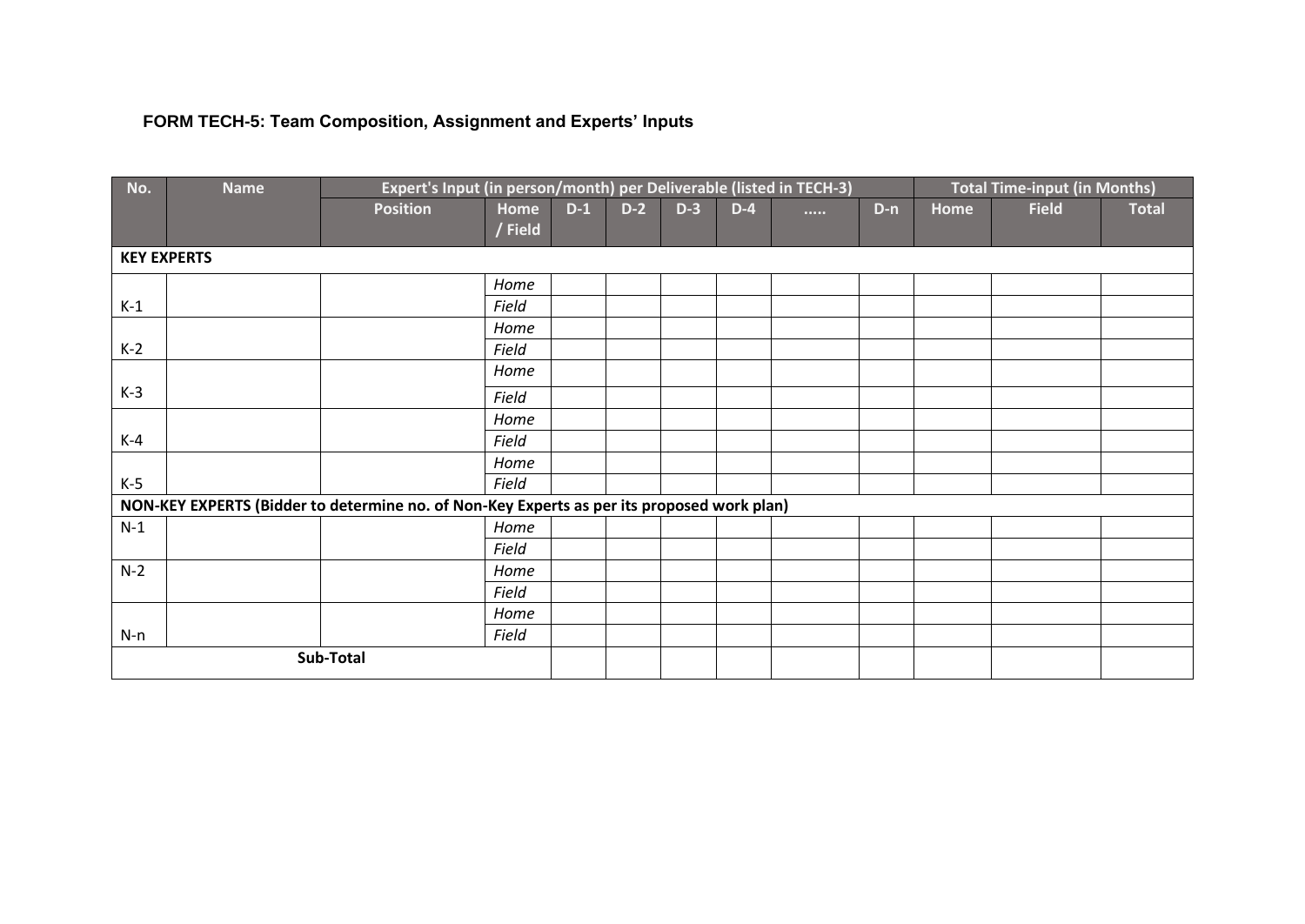#### <span id="page-28-0"></span>**8.3 Financial Bid**

#### <span id="page-28-1"></span>**FORM FIN-1: Financial Bid Covering Letter**

(To be submitted on the Letterhead of Bidder)

To

The General Manager (Admin), Odisha Computer Application Centre, N-1/7-D, Acharya Vihar P.O. RRL, Bhubaneswar - 751013.

**Subject:** Selection of Service Provider for Development / Customization and Implementation of Mukta Software

#### Ref: RFP Reference **OCAC-SEGP-SPD-0047/2021/22031 dated 07.05.22**

Madam,

I /We, the undersigned, offer to provide the service for Selection of Service Provider for Development / Customization and Implementation of Mukta Software in Odisha as per RFP No.: **OCAC-SEGP-SPD-0047/2021/22031 dated 07.05.22** and our Pre-Qualification, Technical and Financial Proposals. Our attached Financial Proposal is inclusive of all applicable taxes and duties.

#### 1. BID PRICE

We declare that our Bid Price is for the entire scope of the work as specified in this RFP. These prices are indicated in the Financial Bid as part of this RFP response. In case there is substantial difference between the component wise price approved by OCAC and the price quoted by the bidder, OCAC will have the rights to ask the bidder to realign their prices without impacting the total bid price. We hereby agree to submit our offer accordingly.

#### 2. PERFORMANCE BANK GUARANTEE

We hereby declare that in case the contract is awarded to us, we shall submit the Performance Bank Guarantee as specified in this RFP document.

We understand you are not bound to accept any Proposal you receive. We hereby declare that our Proposal is made in good faith, without collusion or fraud and the information contained in the proposal is true and correct to the best of our knowledge and belief.

We understand that our proposal is binding on us and that you are not bound to accept any proposal you receive.

Yours faithfully,

Authorized Signatory with Date and Seal: Name:

Title:

Address of Bidder: